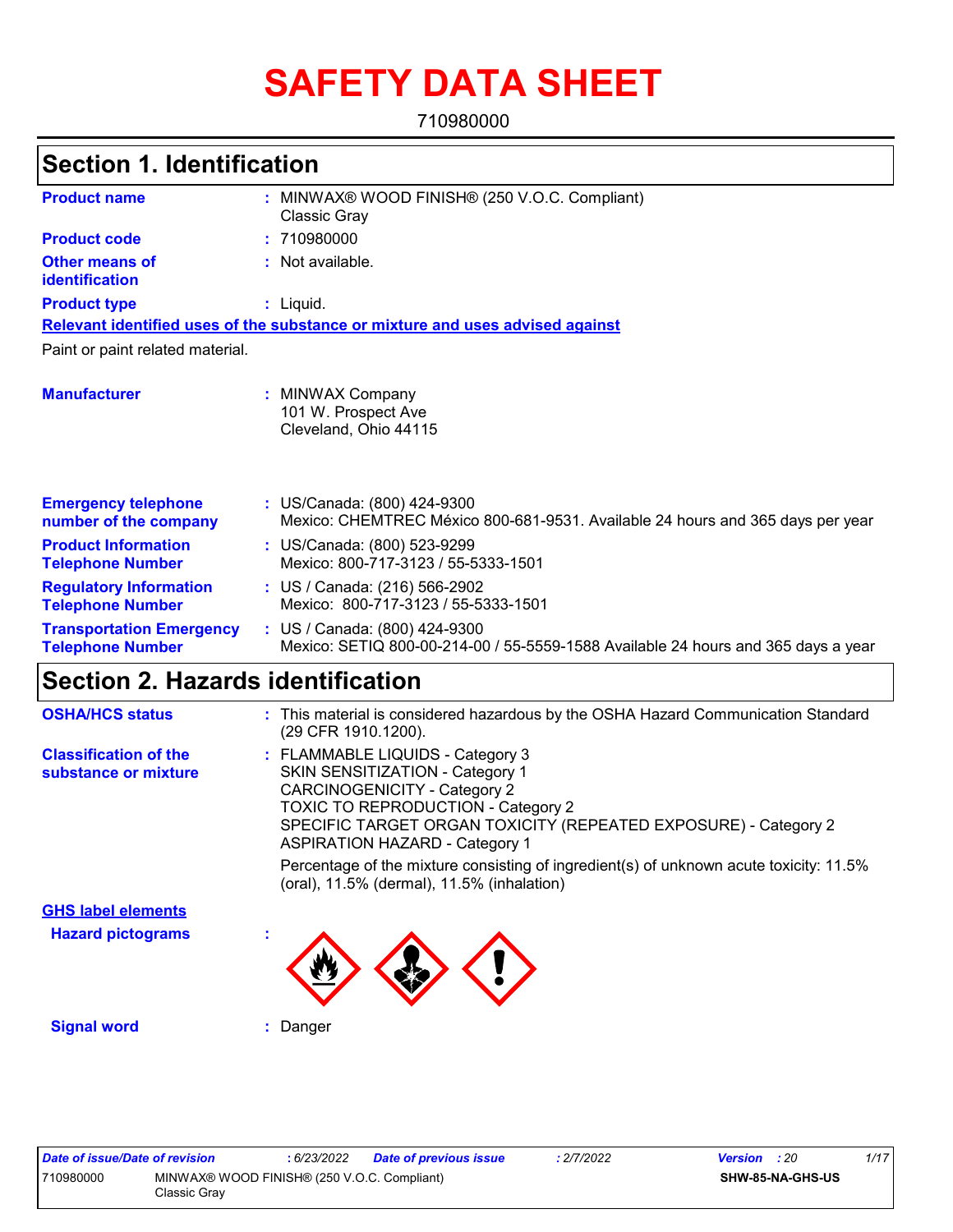### **Section 2. Hazards identification**

| <b>Hazard statements</b>                   |    | : Flammable liquid and vapor.<br>May be fatal if swallowed and enters airways.                                                                                                                                                                                                                                                                                                                                                                                                                                                                                            |
|--------------------------------------------|----|---------------------------------------------------------------------------------------------------------------------------------------------------------------------------------------------------------------------------------------------------------------------------------------------------------------------------------------------------------------------------------------------------------------------------------------------------------------------------------------------------------------------------------------------------------------------------|
|                                            |    | May cause an allergic skin reaction.                                                                                                                                                                                                                                                                                                                                                                                                                                                                                                                                      |
|                                            |    | Suspected of causing cancer.                                                                                                                                                                                                                                                                                                                                                                                                                                                                                                                                              |
|                                            |    | Suspected of damaging fertility or the unborn child.                                                                                                                                                                                                                                                                                                                                                                                                                                                                                                                      |
|                                            |    | May cause damage to organs through prolonged or repeated exposure.                                                                                                                                                                                                                                                                                                                                                                                                                                                                                                        |
| <b>Precautionary statements</b>            |    |                                                                                                                                                                                                                                                                                                                                                                                                                                                                                                                                                                           |
| <b>General</b>                             |    | : Read label before use. Keep out of reach of children. If medical advice is needed,<br>have product container or label at hand.                                                                                                                                                                                                                                                                                                                                                                                                                                          |
| <b>Prevention</b>                          | ÷. | Obtain special instructions before use. Do not handle until all safety precautions have<br>been read and understood. Wear protective gloves, protective clothing and eye or face<br>protection. Keep away from heat, hot surfaces, sparks, open flames and other ignition<br>sources. No smoking. Use explosion-proof electrical, ventilating or lighting equipment.<br>Use non-sparking tools. Take action to prevent static discharges. Keep container<br>tightly closed. Do not breathe vapor. Contaminated work clothing must not be allowed<br>out of the workplace. |
| <b>Response</b>                            |    | : IF exposed or concerned: Get medical advice or attention. IF SWALLOWED:<br>Immediately call a POISON CENTER or doctor. Do NOT induce vomiting. IF ON SKIN<br>(or hair): Take off immediately all contaminated clothing. Rinse skin with water. Wash<br>contaminated clothing before reuse. IF ON SKIN: Wash with plenty of water. If skin<br>irritation or rash occurs: Get medical advice or attention.                                                                                                                                                                |
| <b>Storage</b>                             |    | : Store locked up. Store in a well-ventilated place. Keep cool.                                                                                                                                                                                                                                                                                                                                                                                                                                                                                                           |
| <b>Disposal</b>                            |    | : Dispose of contents and container in accordance with all local, regional, national and<br>international regulations.                                                                                                                                                                                                                                                                                                                                                                                                                                                    |
| <b>Supplemental label</b><br>elements      |    | DELAYED EFFECTS FROM LONG TERM OVEREXPOSURE. Contains solvents which<br>can cause permanent brain and nervous system damage. Intentional misuse by<br>deliberately concentrating and inhaling the contents can be harmful or fatal. WARNING:<br>This product contains chemicals known to the State of California to cause cancer and<br>birth defects or other reproductive harm.                                                                                                                                                                                         |
|                                            |    | This product contains a Significant New Use Rule (SNUR) Chemical. Do not allow this<br>product to enter drains, sewers, wastewater treatment systems, groundwater, streams,<br>lakes or ponds. See Environmental Data Sheet (EDS) for additional details.                                                                                                                                                                                                                                                                                                                 |
|                                            |    | Please refer to the SDS for additional information. Keep out of reach of children. Do not<br>transfer contents to other containers for storage.                                                                                                                                                                                                                                                                                                                                                                                                                           |
| <b>Hazards not otherwise</b><br>classified |    | : DANGER: Rags, steel wool, other waste soaked with this product, and sanding residue<br>may spontaneously catch fire if improperly discarded. Immediately place rags, steel<br>wool, other waste soaked with this product, and sanding residue in a sealed, water-filled,<br>metal container. Dispose of in accordance with local fire regulations.                                                                                                                                                                                                                      |

## **Section 3. Composition/information on ingredients**

| Substance/mixture                              | : Mixture        |
|------------------------------------------------|------------------|
| <b>Other means of</b><br><b>identification</b> | : Not available. |

### **CAS number/other identifiers**

| <b>Ingredient name</b>                                                   |  |            |                               |            | % by weight      | <b>CAS number</b>   |      |
|--------------------------------------------------------------------------|--|------------|-------------------------------|------------|------------------|---------------------|------|
| Heavy Naphthenic Petroleum Oil                                           |  |            |                               |            | 210 - ≤25        | 64742-52-5          |      |
| Light Aliphatic Hydrocarbon                                              |  |            |                               |            | $\geq 10 - 20$   | 64742-47-8          |      |
| <b>Titanium Dioxide</b>                                                  |  |            |                               |            | l≤10             | 13463-67-7          |      |
| Heavy Petroleum Naphtha                                                  |  |            |                               | ∣≤3        |                  | 64741-65-7          |      |
| Mineral Spirits (Odorless)                                               |  |            |                               | $\leq$ 1   |                  | 64742-47-8          |      |
| Xylene, mixed isomers                                                    |  |            |                               | $\leq$ 0.3 | 1330-20-7        |                     |      |
| Methyl Ethyl Ketoxime                                                    |  |            |                               | $\leq$ 0.3 | 96-29-7          |                     |      |
| Carbon Black                                                             |  |            |                               | $\leq$ 0.3 | 1333-86-4        |                     |      |
| Date of issue/Date of revision                                           |  | :6/23/2022 | <b>Date of previous issue</b> | : 2/7/2022 |                  | <b>Version</b> : 20 | 2/17 |
| MINWAX® WOOD FINISH® (250 V.O.C. Compliant)<br>710980000<br>Classic Gray |  |            |                               |            | SHW-85-NA-GHS-US |                     |      |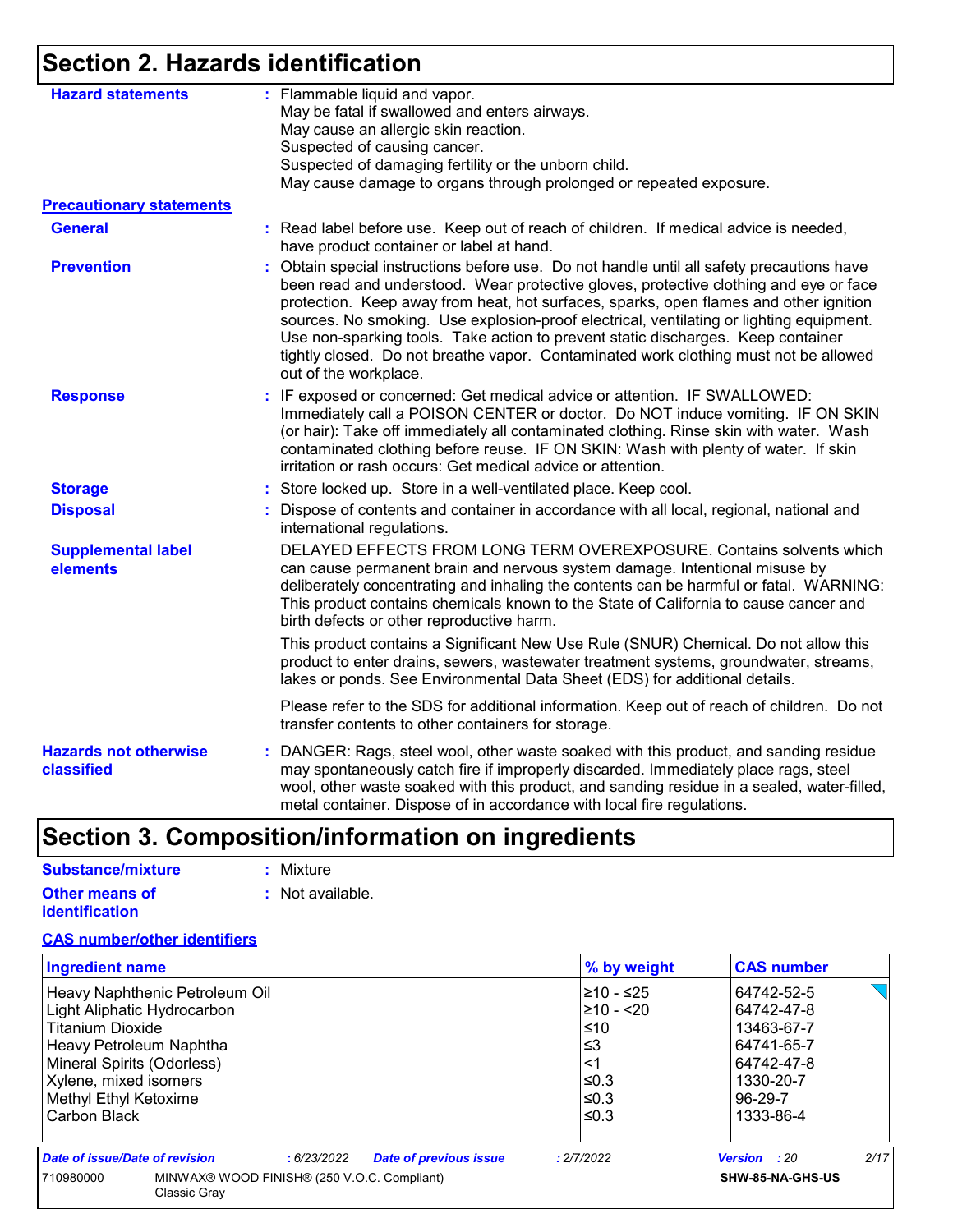### **Section 3. Composition/information on ingredients**

| Hydrotreated Heavy Petroleum<br>Naphtha | $\overline{\phantom{a}}$<br>≥U.J | 2-48-9    |
|-----------------------------------------|----------------------------------|-----------|
| ⊦Zirconium 2-Eth∨lhexanoate             | ≤0.′                             | 2464-99-9 |

Any concentration shown as a range is to protect confidentiality or is due to batch variation.

**There are no additional ingredients present which, within the current knowledge of the supplier and in the concentrations applicable, are classified and hence require reporting in this section.**

**Occupational exposure limits, if available, are listed in Section 8.**

### **Section 4. First aid measures**

| <b>Description of necessary first aid measures</b> |                                                                                                                                                                                                                                                                                                                                                                                                                                                                                                                                                                                                                                                                                                                                                         |
|----------------------------------------------------|---------------------------------------------------------------------------------------------------------------------------------------------------------------------------------------------------------------------------------------------------------------------------------------------------------------------------------------------------------------------------------------------------------------------------------------------------------------------------------------------------------------------------------------------------------------------------------------------------------------------------------------------------------------------------------------------------------------------------------------------------------|
| <b>Eye contact</b>                                 | : Immediately flush eyes with plenty of water, occasionally lifting the upper and lower<br>eyelids. Check for and remove any contact lenses. Continue to rinse for at least 10<br>minutes. Get medical attention.                                                                                                                                                                                                                                                                                                                                                                                                                                                                                                                                       |
| <b>Inhalation</b>                                  | : Remove victim to fresh air and keep at rest in a position comfortable for breathing. If<br>not breathing, if breathing is irregular or if respiratory arrest occurs, provide artificial<br>respiration or oxygen by trained personnel. It may be dangerous to the person providing<br>aid to give mouth-to-mouth resuscitation. Get medical attention. If unconscious, place<br>in recovery position and get medical attention immediately. Maintain an open airway.<br>Loosen tight clothing such as a collar, tie, belt or waistband.                                                                                                                                                                                                               |
| <b>Skin contact</b>                                | : Wash with plenty of soap and water. Remove contaminated clothing and shoes. Wash<br>contaminated clothing thoroughly with water before removing it, or wear gloves.<br>Continue to rinse for at least 10 minutes. Get medical attention. In the event of any<br>complaints or symptoms, avoid further exposure. Wash clothing before reuse. Clean<br>shoes thoroughly before reuse.                                                                                                                                                                                                                                                                                                                                                                   |
| <b>Ingestion</b>                                   | : Get medical attention immediately. Call a poison center or physician. Wash out mouth<br>with water. Remove dentures if any. If material has been swallowed and the exposed<br>person is conscious, give small quantities of water to drink. Stop if the exposed person<br>feels sick as vomiting may be dangerous. Aspiration hazard if swallowed. Can enter<br>lungs and cause damage. Do not induce vomiting. If vomiting occurs, the head should<br>be kept low so that vomit does not enter the lungs. Never give anything by mouth to an<br>unconscious person. If unconscious, place in recovery position and get medical<br>attention immediately. Maintain an open airway. Loosen tight clothing such as a collar,<br>tie, belt or waistband. |

| <b>Most important symptoms/effects, acute and delayed</b> |                                                                                                                                                      |
|-----------------------------------------------------------|------------------------------------------------------------------------------------------------------------------------------------------------------|
| <b>Potential acute health effects</b>                     |                                                                                                                                                      |
| Eye contact                                               | : No known significant effects or critical hazards.                                                                                                  |
| <b>Inhalation</b>                                         | : No known significant effects or critical hazards.                                                                                                  |
| <b>Skin contact</b>                                       | : May cause an allergic skin reaction.                                                                                                               |
| <b>Ingestion</b>                                          | : May be fatal if swallowed and enters airways.                                                                                                      |
| <b>Over-exposure signs/symptoms</b>                       |                                                                                                                                                      |
| Eye contact                                               | : No specific data.                                                                                                                                  |
| <b>Inhalation</b>                                         | : Adverse symptoms may include the following:<br>reduced fetal weight<br>increase in fetal deaths<br>skeletal malformations                          |
| <b>Skin contact</b>                                       | : Adverse symptoms may include the following:<br>irritation<br>redness<br>reduced fetal weight<br>increase in fetal deaths<br>skeletal malformations |

| Date of issue/Date of revision |                                                             | : 6/23/2022 | <b>Date of previous issue</b> | : 2/7/2022 | <b>Version</b> : 20 |                         | 3/17 |
|--------------------------------|-------------------------------------------------------------|-------------|-------------------------------|------------|---------------------|-------------------------|------|
| 710980000                      | MINWAX® WOOD FINISH® (250 V.O.C. Compliant)<br>Classic Grav |             |                               |            |                     | <b>SHW-85-NA-GHS-US</b> |      |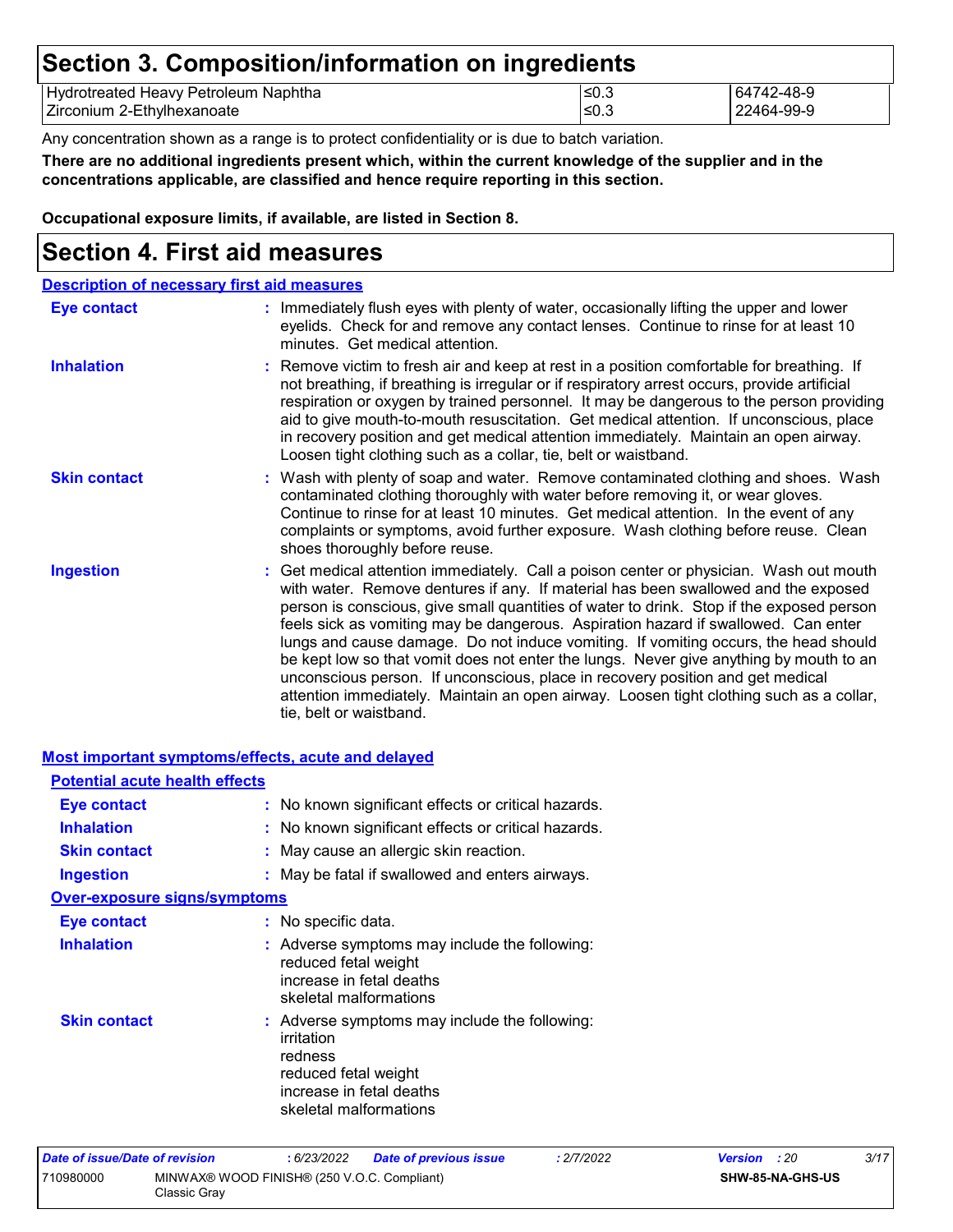## **Section 4. First aid measures**

| <b>Ingestion</b>                  | : Adverse symptoms may include the following:<br>nausea or vomiting<br>reduced fetal weight<br>increase in fetal deaths                                                                                                                                               |
|-----------------------------------|-----------------------------------------------------------------------------------------------------------------------------------------------------------------------------------------------------------------------------------------------------------------------|
|                                   | skeletal malformations                                                                                                                                                                                                                                                |
|                                   | Indication of immediate medical attention and special treatment needed, if necessary                                                                                                                                                                                  |
| <b>Notes to physician</b>         | : Treat symptomatically. Contact poison treatment specialist immediately if large<br>quantities have been ingested or inhaled.                                                                                                                                        |
| <b>Specific treatments</b>        | : No specific treatment.                                                                                                                                                                                                                                              |
| <b>Protection of first-aiders</b> | : No action shall be taken involving any personal risk or without suitable training. It may<br>be dangerous to the person providing aid to give mouth-to-mouth resuscitation. Wash<br>contaminated clothing thoroughly with water before removing it, or wear gloves. |

#### **See toxicological information (Section 11)**

### **Section 5. Fire-fighting measures**

| <b>Extinguishing media</b>                               |                                                                                                                                                                                                                                                                                                                                                                                                                          |
|----------------------------------------------------------|--------------------------------------------------------------------------------------------------------------------------------------------------------------------------------------------------------------------------------------------------------------------------------------------------------------------------------------------------------------------------------------------------------------------------|
| <b>Suitable extinguishing</b><br>media                   | : Use dry chemical, $CO2$ , water spray (fog) or foam.                                                                                                                                                                                                                                                                                                                                                                   |
| <b>Unsuitable extinguishing</b><br>media                 | : Do not use water jet.                                                                                                                                                                                                                                                                                                                                                                                                  |
| <b>Specific hazards arising</b><br>from the chemical     | : Flammable liquid and vapor. Runoff to sewer may create fire or explosion hazard. In a<br>fire or if heated, a pressure increase will occur and the container may burst, with the risk<br>of a subsequent explosion. The vapor/gas is heavier than air and will spread along the<br>ground. Vapors may accumulate in low or confined areas or travel a considerable<br>distance to a source of ignition and flash back. |
| <b>Hazardous thermal</b><br>decomposition products       | : Decomposition products may include the following materials:<br>carbon dioxide<br>carbon monoxide<br>metal oxide/oxides                                                                                                                                                                                                                                                                                                 |
| <b>Special protective actions</b><br>for fire-fighters   | : Promptly isolate the scene by removing all persons from the vicinity of the incident if<br>there is a fire. No action shall be taken involving any personal risk or without suitable<br>training. Move containers from fire area if this can be done without risk. Use water<br>spray to keep fire-exposed containers cool.                                                                                            |
| <b>Special protective</b><br>equipment for fire-fighters | : Fire-fighters should wear appropriate protective equipment and self-contained breathing<br>apparatus (SCBA) with a full face-piece operated in positive pressure mode.                                                                                                                                                                                                                                                 |

# **Section 6. Accidental release measures**

| Personal precautions, protective equipment and emergency procedures |                                                                                                                                                                                                                                                                                                                                                                                                                                                                                                 |  |  |  |
|---------------------------------------------------------------------|-------------------------------------------------------------------------------------------------------------------------------------------------------------------------------------------------------------------------------------------------------------------------------------------------------------------------------------------------------------------------------------------------------------------------------------------------------------------------------------------------|--|--|--|
| For non-emergency<br>personnel                                      | : No action shall be taken involving any personal risk or without suitable training.<br>Evacuate surrounding areas. Keep unnecessary and unprotected personnel from<br>entering. Do not touch or walk through spilled material. Shut off all ignition sources.<br>No flares, smoking or flames in hazard area. Avoid breathing vapor or mist. Provide<br>adequate ventilation. Wear appropriate respirator when ventilation is inadequate. Put<br>on appropriate personal protective equipment. |  |  |  |
| For emergency responders                                            | : If specialized clothing is required to deal with the spillage, take note of any information in<br>Section 8 on suitable and unsuitable materials. See also the information in "For non-<br>emergency personnel".                                                                                                                                                                                                                                                                              |  |  |  |

| Date of issue/Date of revision |                                                             | : 6/23/2022 | <b>Date of previous issue</b> | : 2/7/2022 | <b>Version</b> : 20 |                         | 4/17 |
|--------------------------------|-------------------------------------------------------------|-------------|-------------------------------|------------|---------------------|-------------------------|------|
| 710980000                      | MINWAX® WOOD FINISH® (250 V.O.C. Compliant)<br>Classic Gray |             |                               |            |                     | <b>SHW-85-NA-GHS-US</b> |      |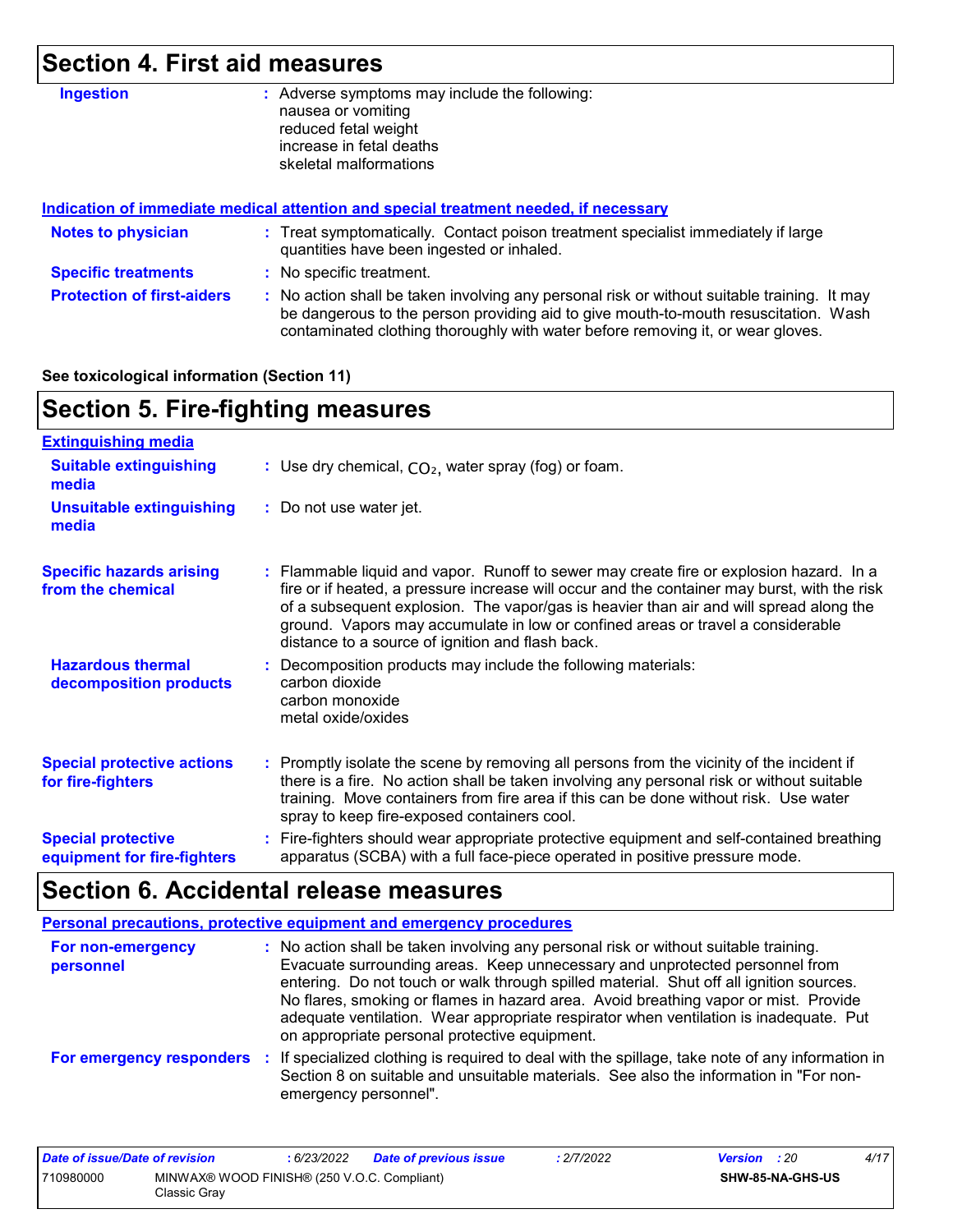### **Section 6. Accidental release measures**

#### **Environmental precautions : This product contains a Significant New Use Rule (SNUR) Chemical. Do not allow this product to enter drains, sewers, wastewater treatment systems, groundwater, streams, lakes or ponds. See Environmental Data Sheet (EDS) for additional details.**

Avoid dispersal of spilled material and runoff and contact with soil, waterways, drains and sewers. Inform the relevant authorities if the product has caused environmental pollution (sewers, waterways, soil or air).

|                    | <b>Methods and materials for containment and cleaning up</b>                                                                                                                                                                                                                                                                                                                                                                                                                                                                                                                                                                                                                                                                                                         |
|--------------------|----------------------------------------------------------------------------------------------------------------------------------------------------------------------------------------------------------------------------------------------------------------------------------------------------------------------------------------------------------------------------------------------------------------------------------------------------------------------------------------------------------------------------------------------------------------------------------------------------------------------------------------------------------------------------------------------------------------------------------------------------------------------|
| <b>Small spill</b> | : Stop leak if without risk. Move containers from spill area. Use spark-proof tools and<br>explosion-proof equipment. Dilute with water and mop up if water-soluble. Alternatively,<br>or if water-insoluble, absorb with an inert dry material and place in an appropriate waste<br>disposal container. Dispose of via a licensed waste disposal contractor.                                                                                                                                                                                                                                                                                                                                                                                                        |
| <b>Large spill</b> | : Stop leak if without risk. Move containers from spill area. Use spark-proof tools and<br>explosion-proof equipment. Approach release from upwind. Prevent entry into sewers,<br>water courses, basements or confined areas. Wash spillages into an effluent treatment<br>plant or proceed as follows. Contain and collect spillage with non-combustible,<br>absorbent material e.g. sand, earth, vermiculite or diatomaceous earth and place in<br>container for disposal according to local regulations (see Section 13). Dispose of via a<br>licensed waste disposal contractor. Contaminated absorbent material may pose the<br>same hazard as the spilled product. Note: see Section 1 for emergency contact<br>information and Section 13 for waste disposal. |

### **Section 7. Handling and storage**

#### **Precautions for safe handling**

| <b>Protective measures</b>                                                       | : Put on appropriate personal protective equipment (see Section 8). Persons with a<br>history of skin sensitization problems should not be employed in any process in which<br>this product is used. Avoid exposure - obtain special instructions before use. Avoid<br>exposure during pregnancy. Do not handle until all safety precautions have been read<br>and understood. Do not get in eyes or on skin or clothing. Do not breathe vapor or mist.<br>Do not swallow. Use only with adequate ventilation. Wear appropriate respirator when<br>ventilation is inadequate. Do not enter storage areas and confined spaces unless<br>adequately ventilated. Keep in the original container or an approved alternative made<br>from a compatible material, kept tightly closed when not in use. Store and use away<br>from heat, sparks, open flame or any other ignition source. Use explosion-proof<br>electrical (ventilating, lighting and material handling) equipment. Use only non-sparking<br>tools. Take precautionary measures against electrostatic discharges. Empty containers<br>retain product residue and can be hazardous. Do not reuse container. |
|----------------------------------------------------------------------------------|----------------------------------------------------------------------------------------------------------------------------------------------------------------------------------------------------------------------------------------------------------------------------------------------------------------------------------------------------------------------------------------------------------------------------------------------------------------------------------------------------------------------------------------------------------------------------------------------------------------------------------------------------------------------------------------------------------------------------------------------------------------------------------------------------------------------------------------------------------------------------------------------------------------------------------------------------------------------------------------------------------------------------------------------------------------------------------------------------------------------------------------------------------------------|
| <b>Advice on general</b><br>occupational hygiene                                 | : Eating, drinking and smoking should be prohibited in areas where this material is<br>handled, stored and processed. Workers should wash hands and face before eating,<br>drinking and smoking. Remove contaminated clothing and protective equipment before<br>entering eating areas. See also Section 8 for additional information on hygiene<br>measures.                                                                                                                                                                                                                                                                                                                                                                                                                                                                                                                                                                                                                                                                                                                                                                                                        |
| <b>Conditions for safe storage,</b><br>including any<br><b>incompatibilities</b> | : Store in accordance with local regulations. Store in a segregated and approved area.<br>Store in original container protected from direct sunlight in a dry, cool and well-ventilated<br>area, away from incompatible materials (see Section 10) and food and drink. Store<br>locked up. Eliminate all ignition sources. Separate from oxidizing materials. Keep<br>container tightly closed and sealed until ready for use. Containers that have been<br>opened must be carefully resealed and kept upright to prevent leakage. Do not store in<br>unlabeled containers. Use appropriate containment to avoid environmental<br>contamination. See Section 10 for incompatible materials before handling or use.                                                                                                                                                                                                                                                                                                                                                                                                                                                   |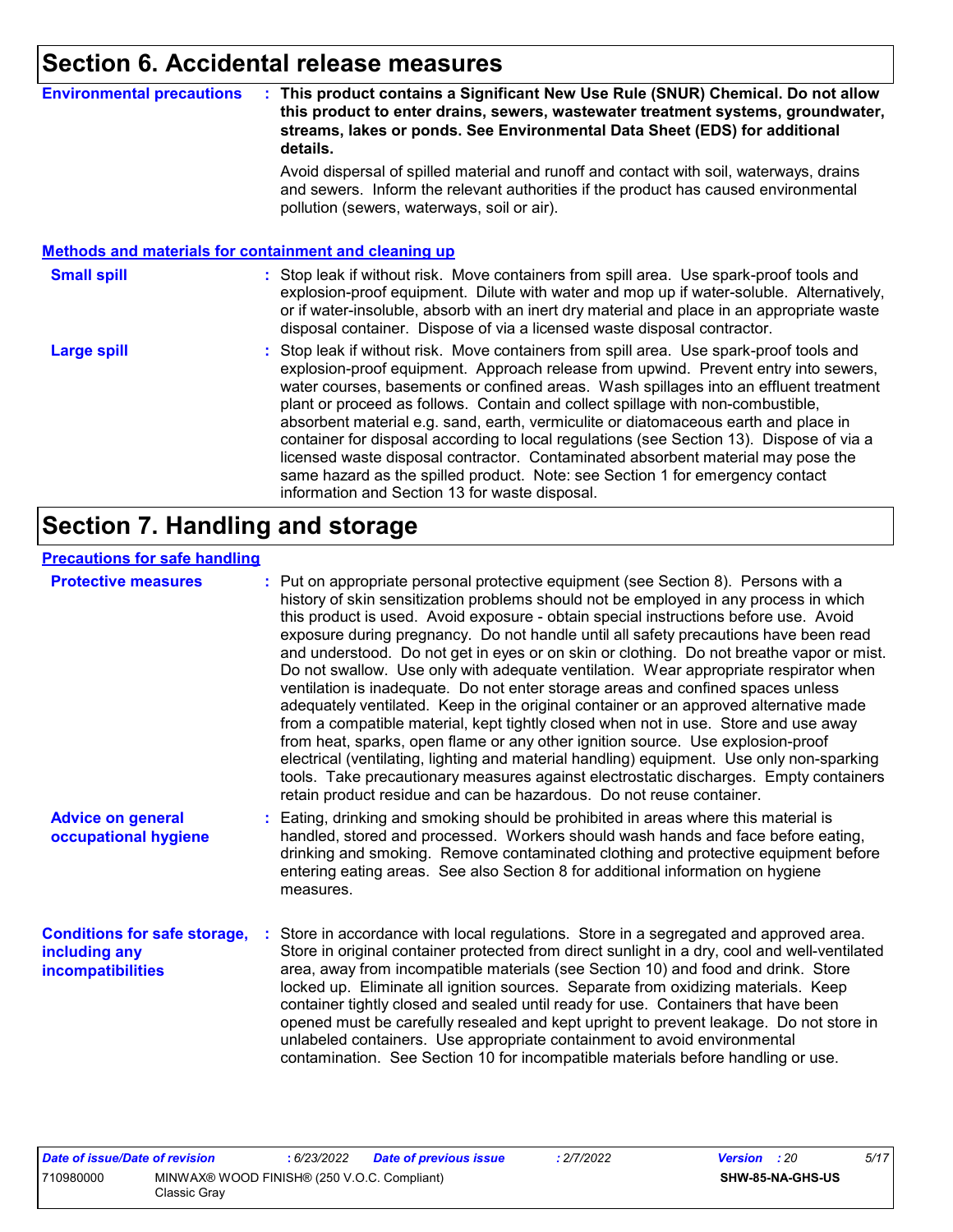### **Section 8. Exposure controls/personal protection**

#### **Control parameters**

**Occupational exposure limits (OSHA United States)**

| <b>Ingredient name</b>                                             | CAS#                     | <b>Exposure limits</b>                                                                                                                                                                                                                                                                                                                                                      |
|--------------------------------------------------------------------|--------------------------|-----------------------------------------------------------------------------------------------------------------------------------------------------------------------------------------------------------------------------------------------------------------------------------------------------------------------------------------------------------------------------|
| Heavy Naphthenic Petroleum Oil                                     | 64742-52-5               | ACGIH TLV (United States, 1/2021).<br>TWA: 5 mg/m <sup>3</sup> 8 hours. Form: Inhalable<br>fraction<br>OSHA PEL (United States, 5/2018).<br>TWA: 5 mg/m <sup>3</sup> 8 hours.<br>NIOSH REL (United States, 10/2020).<br>TWA: 5 mg/m <sup>3</sup> 10 hours. Form: Mist<br>STEL: 10 mg/m <sup>3</sup> 15 minutes. Form: Mist                                                  |
| Light Aliphatic Hydrocarbon                                        | 64742-47-8               | ACGIH TLV (United States, 1/2021).<br>Absorbed through skin.<br>TWA: 200 mg/m <sup>3</sup> , (as total hydrocarbon<br>vapor) 8 hours.                                                                                                                                                                                                                                       |
| <b>Titanium Dioxide</b>                                            | 13463-67-7               | ACGIH TLV (United States, 1/2021).<br>TWA: 10 mg/m <sup>3</sup> 8 hours.<br>OSHA PEL (United States, 5/2018).<br>TWA: 15 mg/m <sup>3</sup> 8 hours. Form: Total dust                                                                                                                                                                                                        |
| Naphtha (petroleum), heavy alkylate<br>Mineral Spirits (Odorless)  | 64741-65-7<br>64742-47-8 | None.<br>ACGIH TLV (United States, 1/2021).<br>Absorbed through skin.<br>TWA: 200 mg/m <sup>3</sup> , (as total hydrocarbon<br>vapor) 8 hours.                                                                                                                                                                                                                              |
| Xylene, mixed isomers                                              | 1330-20-7                | ACGIH TLV (United States, 1/2021).<br>TWA: 100 ppm 8 hours.<br>TWA: $434$ mg/m <sup>3</sup> 8 hours.<br>STEL: 150 ppm 15 minutes.<br>STEL: 651 mg/m <sup>3</sup> 15 minutes.<br>OSHA PEL (United States, 5/2018).<br>TWA: 100 ppm 8 hours.<br>TWA: $435 \text{ mg/m}^3$ 8 hours.                                                                                            |
| Methyl Ethyl Ketoxime                                              | 96-29-7                  | OARS WEEL (United States, 1/2021). Skin<br>sensitizer.<br>TWA: 10 ppm 8 hours.                                                                                                                                                                                                                                                                                              |
| Carbon Black                                                       | 1333-86-4                | ACGIH TLV (United States, 1/2021).<br>TWA: 3 mg/m <sup>3</sup> 8 hours. Form: Inhalable<br>fraction<br>NIOSH REL (United States, 10/2020).<br>TWA: 3.5 mg/m <sup>3</sup> 10 hours.<br>TWA: 0.1 mg of PAHs/cm <sup>3</sup> 10 hours.<br>OSHA PEL (United States, 5/2018).<br>TWA: 3.5 mg/m <sup>3</sup> 8 hours.                                                             |
| Hydrotreated Heavy Petroleum Naphtha<br>Zirconium 2-Ethylhexanoate | 64742-48-9<br>22464-99-9 | None.<br>ACGIH TLV (United States, 1/2021).<br>TWA: 5 mg/m <sup>3</sup> , (as Zr) 8 hours.<br>STEL: 10 mg/m <sup>3</sup> , (as Zr) 15 minutes.<br>NIOSH REL (United States, 10/2020).<br>TWA: $5 \text{ mg/m}^3$ , (as Zr) 10 hours.<br>STEL: 10 mg/m <sup>3</sup> , (as Zr) 15 minutes.<br>OSHA PEL (United States, 5/2018).<br>TWA: $5 \text{ mg/m}^3$ , (as Zr) 8 hours. |

**Occupational exposure limits (Canada)**

| Date of issue/Date of revision |                                                             | 6/23/2022 | Date of previous issue | : 2/7/2022 | <b>Version</b> : 20 |                  | 6/17 |
|--------------------------------|-------------------------------------------------------------|-----------|------------------------|------------|---------------------|------------------|------|
| 710980000                      | MINWAX® WOOD FINISH® (250 V.O.C. Compliant)<br>Classic Gray |           |                        |            |                     | SHW-85-NA-GHS-US |      |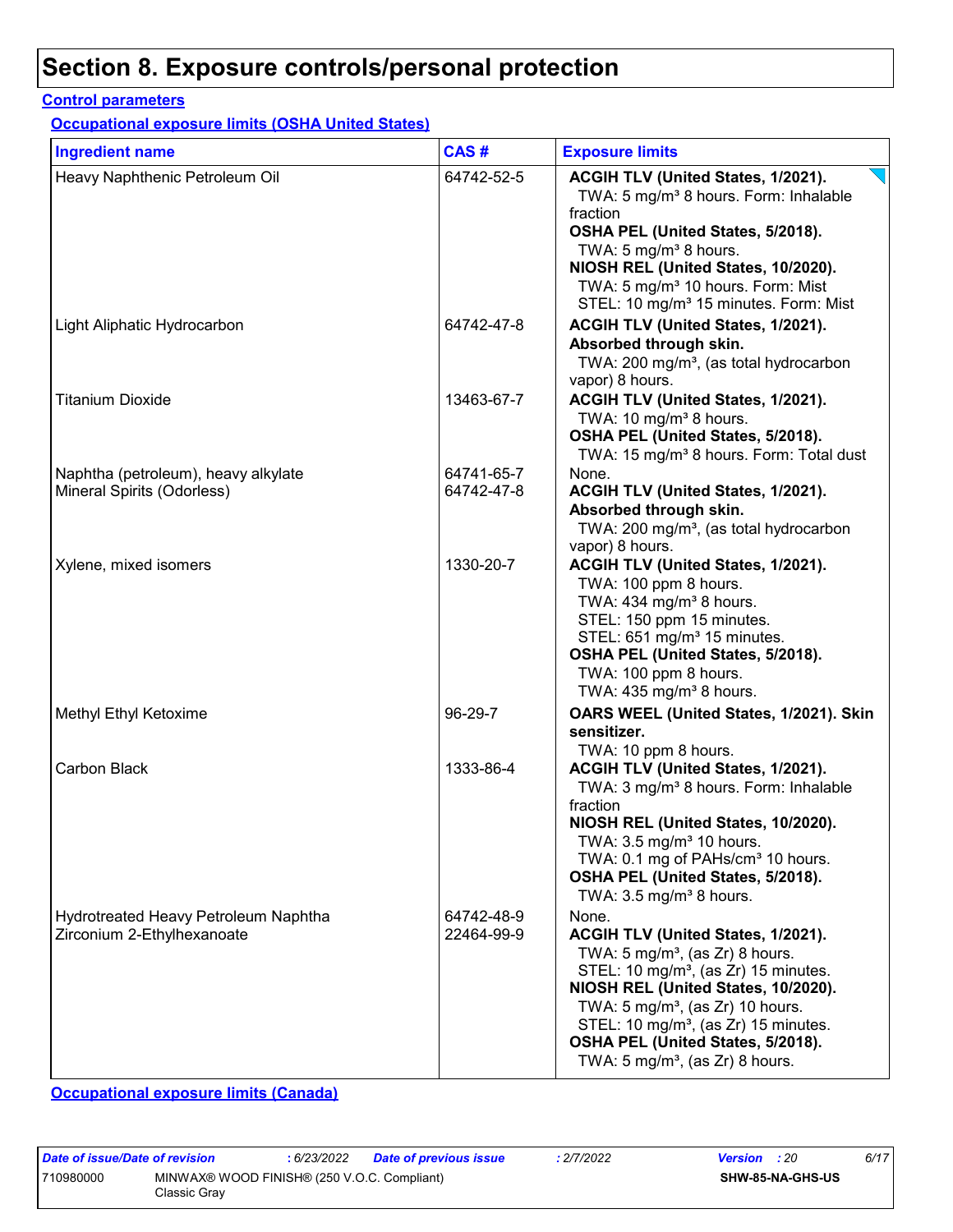# **Section 8. Exposure controls/personal protection**

| <b>Ingredient name</b>                            | CAS#       | <b>Exposure limits</b>                                                                                                                                                                                                                                                                                                                                                                                                                                                                                                                                                                                       |
|---------------------------------------------------|------------|--------------------------------------------------------------------------------------------------------------------------------------------------------------------------------------------------------------------------------------------------------------------------------------------------------------------------------------------------------------------------------------------------------------------------------------------------------------------------------------------------------------------------------------------------------------------------------------------------------------|
| Petroleum refining, hydrotreated light distillate | 64742-47-8 | <b>CA British Columbia Provincial (Canada,</b><br>6/2021). Absorbed through skin.<br>TWA: 200 mg/m <sup>3</sup> , (as total hydrocarbon<br>vapour) 8 hours.<br>CA Alberta Provincial (Canada, 6/2018).<br>Absorbed through skin.<br>8 hrs OEL: 200 mg/m <sup>3</sup> , (as total hydrocarbon<br>vapour) 8 hours.<br>CA Ontario Provincial (Canada, 6/2019).<br>Absorbed through skin.<br>TWA: 200 mg/m <sup>3</sup> , (as total hydrocarbon<br>vapour) 8 hours.                                                                                                                                              |
| Titanium dioxide                                  | 13463-67-7 | <b>CA British Columbia Provincial (Canada,</b><br>$6/2021$ ).<br>TWA: 10 mg/m <sup>3</sup> 8 hours. Form: Total dust<br>TWA: 3 mg/m <sup>3</sup> 8 hours. Form: respirable<br>fraction<br>CA Quebec Provincial (Canada, 6/2021).<br>TWAEV: 10 mg/m <sup>3</sup> 8 hours. Form: Total dust.<br>CA Alberta Provincial (Canada, 6/2018).<br>8 hrs OEL: 10 mg/m <sup>3</sup> 8 hours.<br>CA Ontario Provincial (Canada, 6/2019).<br>TWA: 10 mg/m <sup>3</sup> 8 hours.<br><b>CA Saskatchewan Provincial (Canada,</b><br>7/2013).<br>STEL: 20 mg/m <sup>3</sup> 15 minutes.<br>TWA: 10 mg/m <sup>3</sup> 8 hours. |
| Petroleum refining, hydrotreated light distillate | 64742-47-8 | <b>CA British Columbia Provincial (Canada,</b><br>6/2021). Absorbed through skin.<br>TWA: 200 mg/m <sup>3</sup> , (as total hydrocarbon<br>vapour) 8 hours.<br>CA Alberta Provincial (Canada, 6/2018).<br>Absorbed through skin.<br>8 hrs OEL: 200 mg/m <sup>3</sup> , (as total hydrocarbon<br>vapour) 8 hours.<br>CA Ontario Provincial (Canada, 6/2019).<br>Absorbed through skin.<br>TWA: 200 mg/m <sup>3</sup> , (as total hydrocarbon<br>vapour) 8 hours.                                                                                                                                              |
| Xylene                                            | 1330-20-7  | CA Alberta Provincial (Canada, 6/2018).<br>8 hrs OEL: 100 ppm 8 hours.<br>15 min OEL: 651 mg/m <sup>3</sup> 15 minutes.<br>15 min OEL: 150 ppm 15 minutes.<br>8 hrs OEL: 434 mg/m <sup>3</sup> 8 hours.<br><b>CA British Columbia Provincial (Canada,</b><br>$6/2021$ ).<br>TWA: 100 ppm 8 hours.<br>STEL: 150 ppm 15 minutes.<br>CA Quebec Provincial (Canada, 6/2021).<br>TWAEV: 100 ppm 8 hours.<br>TWAEV: 434 mg/m <sup>3</sup> 8 hours.<br>STEV: 150 ppm 15 minutes.<br>STEV: 651 mg/m <sup>3</sup> 15 minutes.<br>CA Ontario Provincial (Canada, 6/2019).<br>STEL: 150 ppm 15 minutes.                 |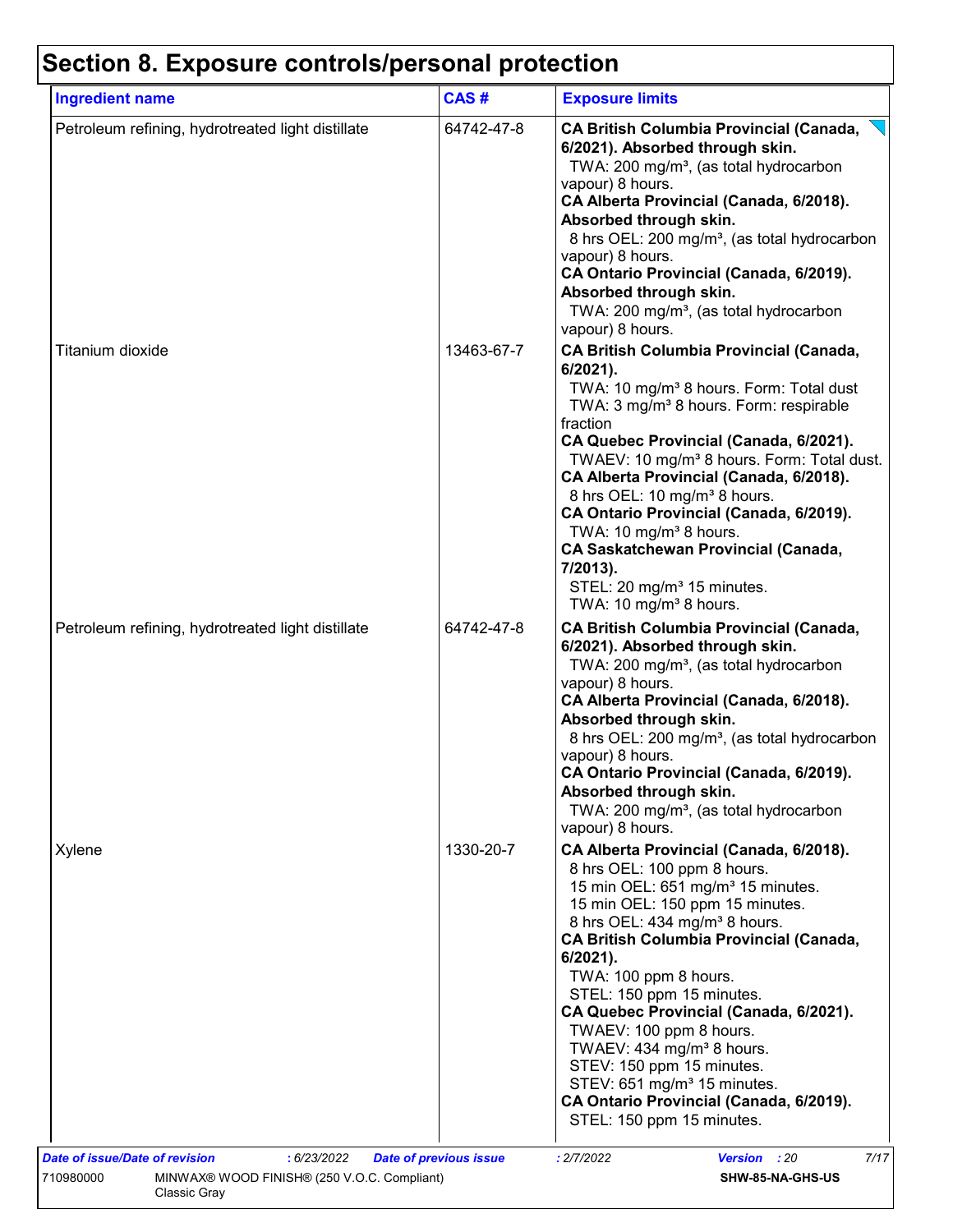|                            |            | TWA: 100 ppm 8 hours.<br>CA Saskatchewan Provincial (Canada,<br>7/2013).<br>STEL: 150 ppm 15 minutes.<br>TWA: 100 ppm 8 hours.                                                                                                                                                                                                                                                                                                                                                                                                                                                                                    |
|----------------------------|------------|-------------------------------------------------------------------------------------------------------------------------------------------------------------------------------------------------------------------------------------------------------------------------------------------------------------------------------------------------------------------------------------------------------------------------------------------------------------------------------------------------------------------------------------------------------------------------------------------------------------------|
| Methyl Ethyl Ketoxime      | 96-29-7    | OARS WEEL (United States, 1/2021). Skin<br>sensitizer.<br>TWA: 10 ppm 8 hours.                                                                                                                                                                                                                                                                                                                                                                                                                                                                                                                                    |
| Carbon black               | 1333-86-4  | <b>CA British Columbia Provincial (Canada,</b><br>6/2021).<br>TWA: 3 mg/m <sup>3</sup> 8 hours. Form: Inhalable<br>CA Ontario Provincial (Canada, 6/2019).<br>TWA: 3 mg/m <sup>3</sup> 8 hours. Form: Inhalable<br>particulate matter.<br>CA Quebec Provincial (Canada, 6/2021).<br>TWAEV: 3 mg/m <sup>3</sup> 8 hours. Form: inhalable<br>dust<br>CA Alberta Provincial (Canada, 6/2018).<br>8 hrs OEL: 3.5 mg/m <sup>3</sup> 8 hours.<br><b>CA Saskatchewan Provincial (Canada,</b><br>7/2013).<br>STEL: 7 mg/m <sup>3</sup> 15 minutes.<br>TWA: $3.5 \text{ mg/m}^3$ 8 hours.                                  |
| Zirconium 2-Ethylhexanoate | 22464-99-9 | CA Alberta Provincial (Canada, 6/2018).<br>8 hrs OEL: 5 mg/m <sup>3</sup> , (as Zr) 8 hours.<br>15 min OEL: 10 mg/m <sup>3</sup> , (as Zr) 15 minutes.<br><b>CA British Columbia Provincial (Canada,</b><br>6/2021).<br>TWA: $5 \text{ mg/m}^3$ , (as Zr) 8 hours.<br>STEL: 10 mg/m <sup>3</sup> , (as Zr) 15 minutes.<br>CA Quebec Provincial (Canada, 6/2021).<br>TWAEV: $5 \text{ mg/m}^3$ , (as Zr) 8 hours.<br>STEV: 10 mg/m <sup>3</sup> , (as Zr) 15 minutes.<br>CA Ontario Provincial (Canada, 6/2019).<br>STEL: 10 mg/m <sup>3</sup> , (as Zr) 15 minutes.<br>TWA: $5 \text{ mg/m}^3$ , (as Zr) 8 hours. |

#### **Occupational exposure limits (Mexico)**

|                             | CAS#       | <b>Exposure limits</b>                                                                                                                              |
|-----------------------------|------------|-----------------------------------------------------------------------------------------------------------------------------------------------------|
| Light Aliphatic Hydrocarbon | 64742-47-8 | <b>ACGIH TLV (United States, 1/2021).</b><br><b>Absorbed through skin.</b><br>TWA: 200 mg/m <sup>3</sup> , (as total hydrocarbon<br>vapor) 8 hours. |
| Zirconium 2-Ethylhexanoate  | 22464-99-9 | NOM-010-STPS-2014 (Mexico, 4/2016).<br>TWA: $5 \text{ mg/m}^3$ , (as Zr) 8 hours.<br>STEL: 10 mg/m <sup>3</sup> , (as Zr) 15 minutes.               |

#### **Appropriate engineering controls**

**:** Use only with adequate ventilation. Use process enclosures, local exhaust ventilation or other engineering controls to keep worker exposure to airborne contaminants below any recommended or statutory limits. The engineering controls also need to keep gas, vapor or dust concentrations below any lower explosive limits. Use explosion-proof ventilation equipment.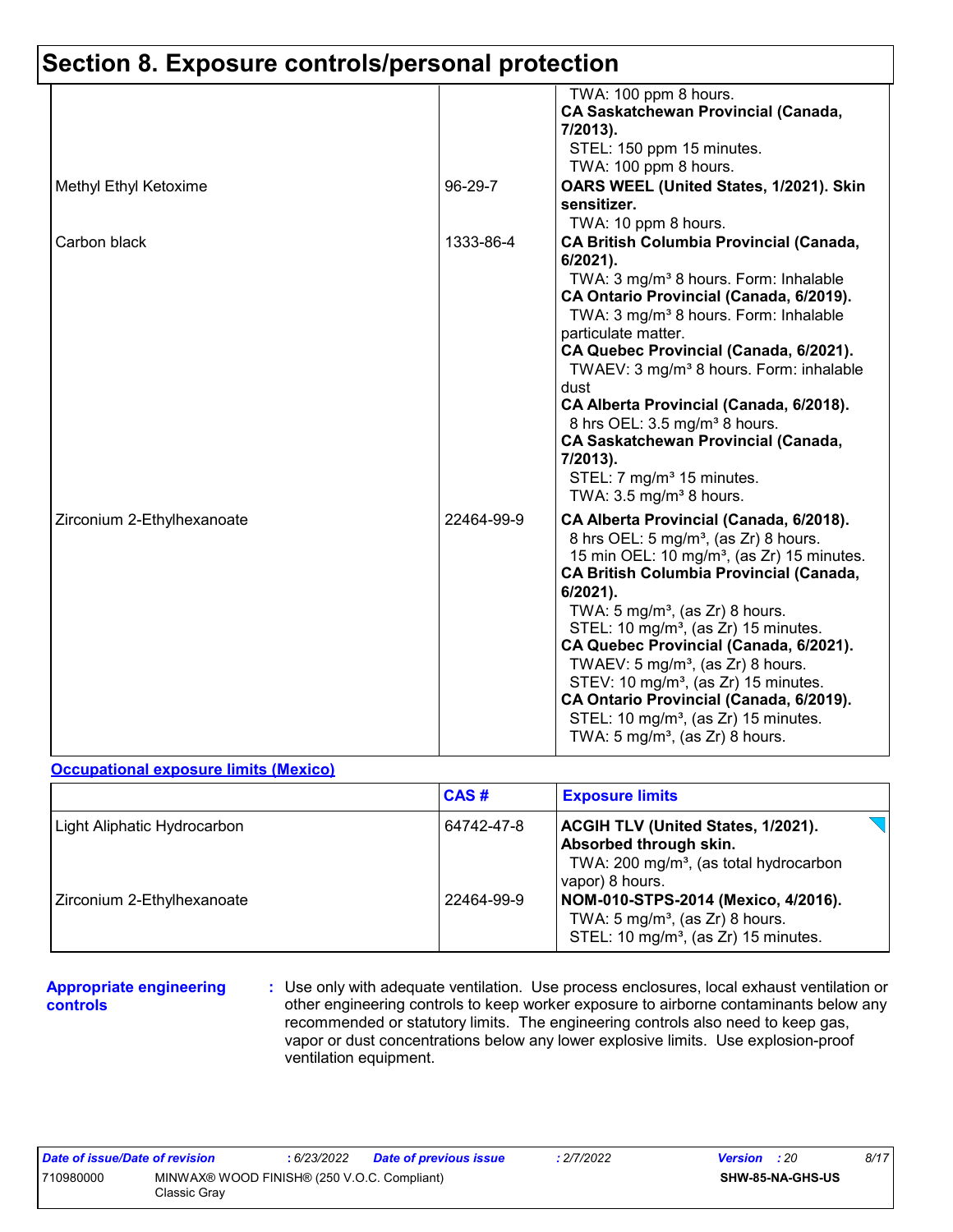### **Section 8. Exposure controls/personal protection**

| <b>Environmental exposure</b><br>controls | : This product contains a Significant New Use Rule (SNUR) Chemical. Do not allow<br>this product to enter drains, sewers, wastewater treatment systems, groundwater,<br>streams, lakes or ponds. See Environmental Data Sheet (EDS) for additional<br>details.                                                                                                                                                                                                                                                                                                                                                       |  |  |  |  |  |
|-------------------------------------------|----------------------------------------------------------------------------------------------------------------------------------------------------------------------------------------------------------------------------------------------------------------------------------------------------------------------------------------------------------------------------------------------------------------------------------------------------------------------------------------------------------------------------------------------------------------------------------------------------------------------|--|--|--|--|--|
|                                           | Emissions from ventilation or work process equipment should be checked to ensure<br>they comply with the requirements of environmental protection legislation. In some<br>cases, fume scrubbers, filters or engineering modifications to the process equipment<br>will be necessary to reduce emissions to acceptable levels.                                                                                                                                                                                                                                                                                        |  |  |  |  |  |
| <b>Individual protection measures</b>     |                                                                                                                                                                                                                                                                                                                                                                                                                                                                                                                                                                                                                      |  |  |  |  |  |
| <b>Hygiene measures</b>                   | Wash hands, forearms and face thoroughly after handling chemical products, before<br>eating, smoking and using the lavatory and at the end of the working period.<br>Appropriate techniques should be used to remove potentially contaminated clothing.<br>Contaminated work clothing should not be allowed out of the workplace. Wash<br>contaminated clothing before reusing. Ensure that eyewash stations and safety<br>showers are close to the workstation location.                                                                                                                                            |  |  |  |  |  |
| <b>Eye/face protection</b>                | Safety eyewear complying with an approved standard should be used when a risk<br>assessment indicates this is necessary to avoid exposure to liquid splashes, mists,<br>gases or dusts. If contact is possible, the following protection should be worn, unless<br>the assessment indicates a higher degree of protection: safety glasses with side-<br>shields.                                                                                                                                                                                                                                                     |  |  |  |  |  |
| <b>Skin protection</b>                    |                                                                                                                                                                                                                                                                                                                                                                                                                                                                                                                                                                                                                      |  |  |  |  |  |
| <b>Hand protection</b>                    | Chemical-resistant, impervious gloves complying with an approved standard should be<br>worn at all times when handling chemical products if a risk assessment indicates this is<br>necessary. Considering the parameters specified by the glove manufacturer, check<br>during use that the gloves are still retaining their protective properties. It should be<br>noted that the time to breakthrough for any glove material may be different for different<br>glove manufacturers. In the case of mixtures, consisting of several substances, the<br>protection time of the gloves cannot be accurately estimated. |  |  |  |  |  |
| <b>Body protection</b>                    | Personal protective equipment for the body should be selected based on the task being<br>performed and the risks involved and should be approved by a specialist before<br>handling this product. When there is a risk of ignition from static electricity, wear anti-<br>static protective clothing. For the greatest protection from static discharges, clothing<br>should include anti-static overalls, boots and gloves.                                                                                                                                                                                         |  |  |  |  |  |
| <b>Other skin protection</b>              | : Appropriate footwear and any additional skin protection measures should be selected<br>based on the task being performed and the risks involved and should be approved by a<br>specialist before handling this product.                                                                                                                                                                                                                                                                                                                                                                                            |  |  |  |  |  |
| <b>Respiratory protection</b>             | Based on the hazard and potential for exposure, select a respirator that meets the<br>appropriate standard or certification. Respirators must be used according to a<br>respiratory protection program to ensure proper fitting, training, and other important<br>aspects of use.                                                                                                                                                                                                                                                                                                                                    |  |  |  |  |  |

### **Section 9. Physical and chemical properties**

The conditions of measurement of all properties are at standard temperature and pressure unless otherwise indicated.

| : Liquid.                              |
|----------------------------------------|
| $:$ Not available.                     |
| $:$ Not available.                     |
| : Not available.                       |
| : Not applicable.                      |
| $:$ Not available.                     |
| : $148^{\circ}$ C (298.4 $^{\circ}$ F) |
|                                        |

| Date of issue/Date of revision |                                                             | : 6/23/2022 | <b>Date of previous issue</b> | : 2/7/2022 | <b>Version</b> : 20 |                         | 9/17 |
|--------------------------------|-------------------------------------------------------------|-------------|-------------------------------|------------|---------------------|-------------------------|------|
| 710980000                      | MINWAX® WOOD FINISH® (250 V.O.C. Compliant)<br>Classic Grav |             |                               |            |                     | <b>SHW-85-NA-GHS-US</b> |      |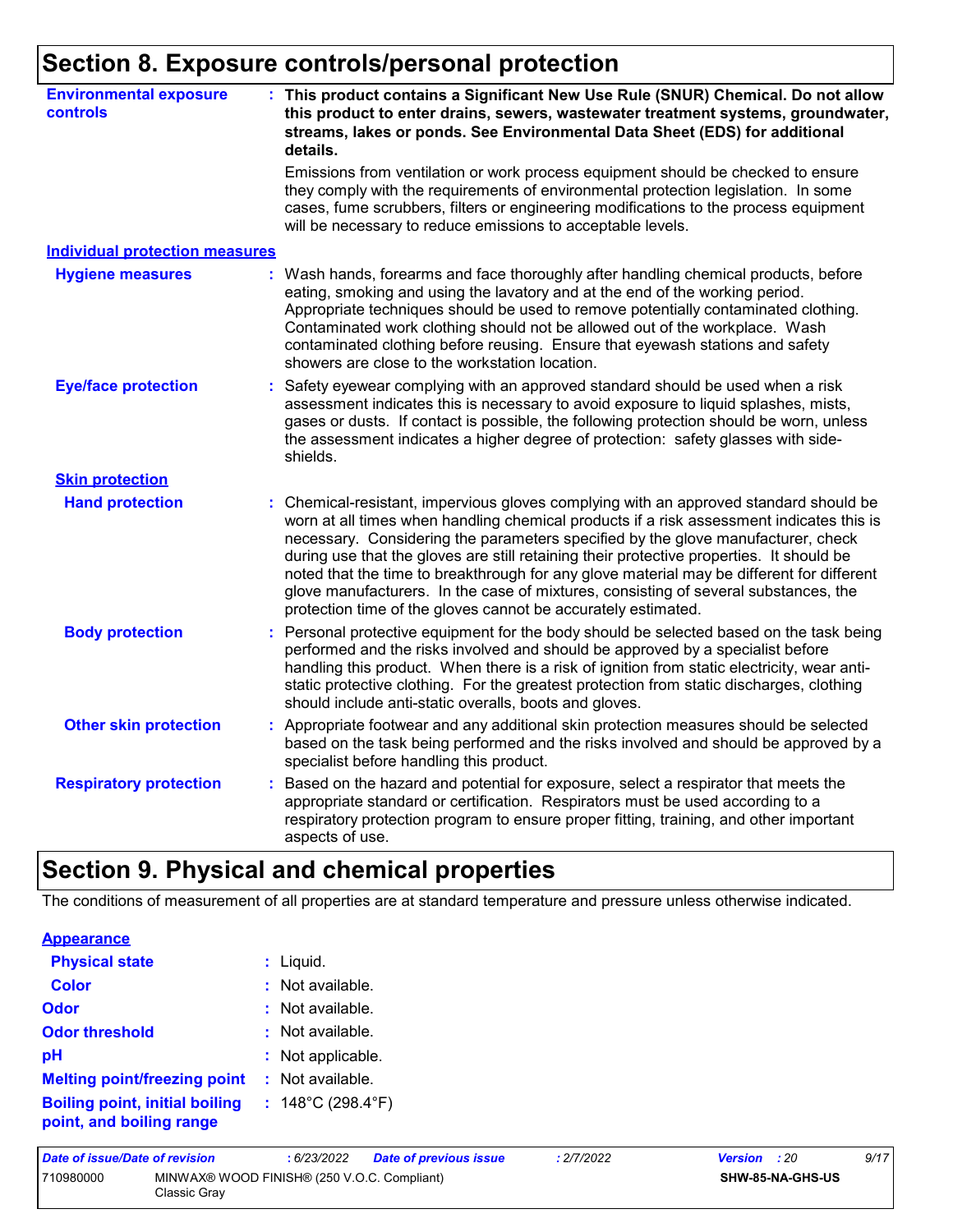### **Section 9. Physical and chemical properties**

| <b>Flash point</b>                                    | : Closed cup: 39°C (102.2°F) [Pensky-Martens Closed Cup]       |
|-------------------------------------------------------|----------------------------------------------------------------|
| <b>Evaporation rate</b>                               | $\therefore$ 0.13 (butyl acetate = 1)                          |
| <b>Flammability</b>                                   | : Not available.                                               |
| Lower and upper explosion<br>limit/flammability limit | : Lower: $0.7\%$<br>Upper: 6%                                  |
| <b>Vapor pressure</b>                                 | $: 0.35$ kPa (2.6 mm Hg)                                       |
| <b>Relative vapor density</b>                         | : 5 [Air = 1]                                                  |
| <b>Relative density</b>                               | $\pm$ 1                                                        |
| <b>Solubility</b>                                     | : Not available.                                               |
| <b>Partition coefficient: n-</b><br>octanol/water     | : Not applicable.                                              |
| <b>Auto-ignition temperature</b>                      | : Not available.                                               |
| <b>Decomposition temperature</b>                      | : Not available.                                               |
| <b>Viscosity</b>                                      | Kinematic (40°C (104°F)): <20.5 mm <sup>2</sup> /s (<20.5 cSt) |
| <b>Molecular weight</b>                               | Not applicable.                                                |
| <b>Aerosol product</b>                                |                                                                |
| <b>Heat of combustion</b>                             | : 12.631 kJ/g                                                  |

# **Section 10. Stability and reactivity**

| <b>Reactivity</b>                                   | : No specific test data related to reactivity available for this product or its ingredients.                                                                                                                                               |
|-----------------------------------------------------|--------------------------------------------------------------------------------------------------------------------------------------------------------------------------------------------------------------------------------------------|
| <b>Chemical stability</b>                           | : The product is stable.                                                                                                                                                                                                                   |
| <b>Possibility of hazardous</b><br><b>reactions</b> | : Under normal conditions of storage and use, hazardous reactions will not occur.                                                                                                                                                          |
| <b>Conditions to avoid</b>                          | : Avoid all possible sources of ignition (spark or flame). Do not pressurize, cut, weld,<br>braze, solder, drill, grind or expose containers to heat or sources of ignition. Do not<br>allow vapor to accumulate in low or confined areas. |
| <b>Incompatible materials</b>                       | : Reactive or incompatible with the following materials:<br>oxidizing materials                                                                                                                                                            |
| <b>Hazardous decomposition</b><br>products          | : Under normal conditions of storage and use, hazardous decomposition products should<br>not be produced.                                                                                                                                  |

### **Section 11. Toxicological information**

### **Information on toxicological effects**

#### **Acute toxicity**

| <b>Product/ingredient name</b>                 | <b>Result</b>                                | <b>Species</b> | <b>Dose</b>            | <b>Exposure</b>              |
|------------------------------------------------|----------------------------------------------|----------------|------------------------|------------------------------|
| Heavy Naphthenic Petroleum<br>Oil              | LD50 Oral                                    | Rat            | >5000 mg/kg            |                              |
| Xylene, mixed isomers                          | LC50 Inhalation Gas.                         | Rat            | 6700 ppm               | 4 hours                      |
|                                                | LD50 Oral                                    | Rat            | 4300 mg/kg             |                              |
| Methyl Ethyl Ketoxime                          | LD50 Oral                                    | Rat            | 930 mg/kg              |                              |
| Carbon Black                                   | LD50 Oral                                    | Rat            | >15400 mg/kg           |                              |
| <b>Hydrotreated Heavy</b><br>Petroleum Naphtha | <b>LC50 Inhalation Vapor</b>                 | Rat            | 8500 mg/m <sup>3</sup> | 4 hours                      |
|                                                | LD50 Oral                                    | Rat            | $>6$ g/kg              |                              |
| Date of issue/Date of revision                 | <b>Date of previous issue</b><br>: 6/23/2022 | : 2/7/2022     |                        | 10/17<br><b>Version</b> : 20 |
| 710980000<br>Classic Gray                      | MINWAX® WOOD FINISH® (250 V.O.C. Compliant)  |                |                        | SHW-85-NA-GHS-US             |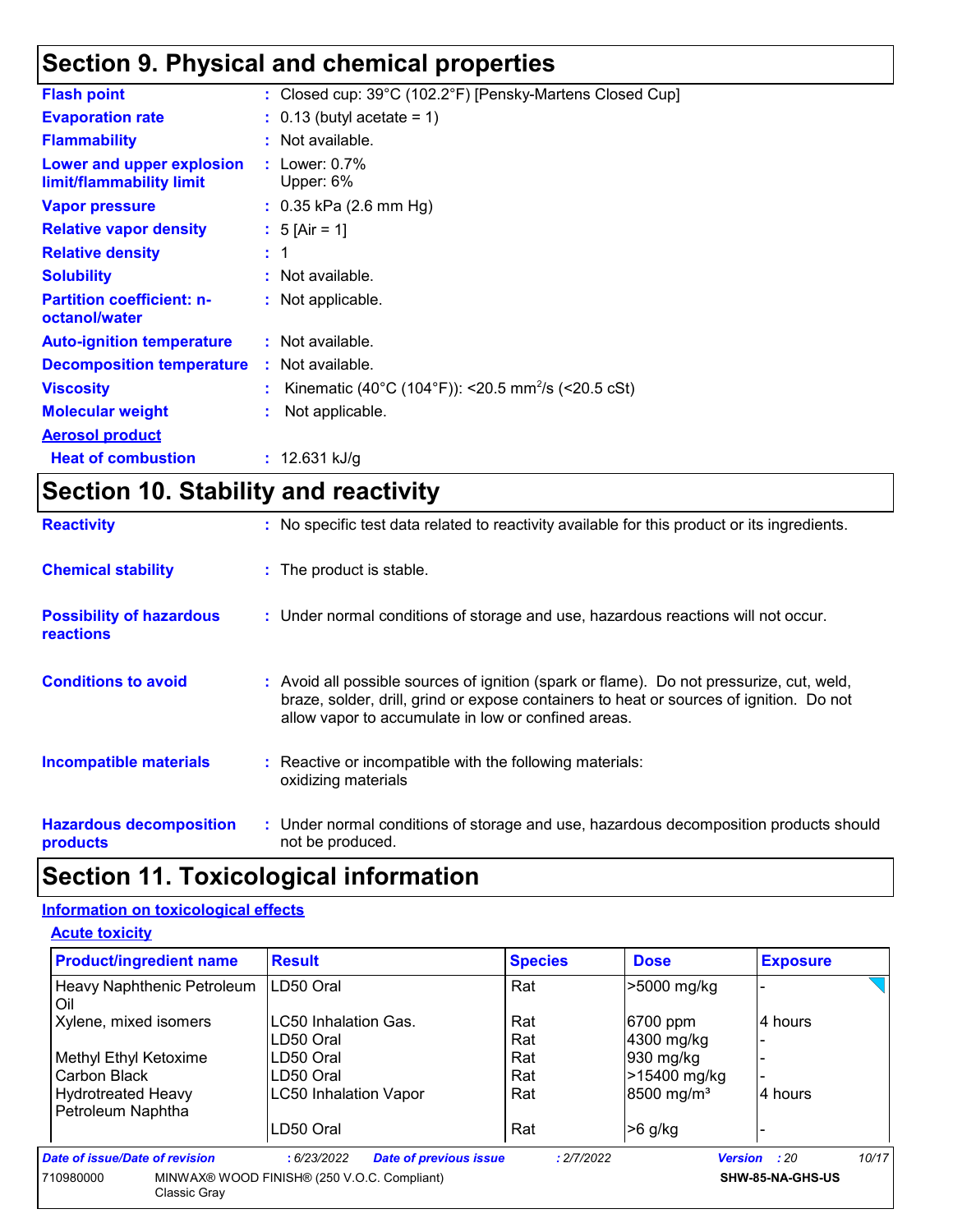### **Section 11. Toxicological information**

|                                            | _            |        |      |  |
|--------------------------------------------|--------------|--------|------|--|
| $- \cdot$<br>2-Ethylhexanoate<br>Zirconium | LD50 Dermal  | Rabbit | g/kg |  |
|                                            | Orai<br>LD50 | Rat    | g/kg |  |

| <b>Irritation/Corrosion</b>         |                          |                |              |                      |                          |  |
|-------------------------------------|--------------------------|----------------|--------------|----------------------|--------------------------|--|
| <b>Product/ingredient name</b>      | <b>Result</b>            | <b>Species</b> | <b>Score</b> | <b>Exposure</b>      | <b>Observation</b>       |  |
| Heavy Naphthenic Petroleum<br>l Oil | Skin - Severe irritant   | l Rabbit       |              | 500 mg               |                          |  |
| <b>Titanium Dioxide</b>             | Skin - Mild irritant     | l Human        |              | 72 hours 300<br>ug l |                          |  |
| Xylene, mixed isomers               | Eyes - Mild irritant     | l Rabbit       |              | 87 mg                |                          |  |
|                                     | Eyes - Severe irritant   | l Rabbit       |              | 24 hours 5<br>mg     | $\overline{\phantom{0}}$ |  |
|                                     | Skin - Mild irritant     | Rat            |              | 8 hours 60 uL        |                          |  |
|                                     | Skin - Moderate irritant | l Rabbit       |              | 24 hours 500         |                          |  |
|                                     |                          |                |              | mg                   |                          |  |
|                                     | Skin - Moderate irritant | Rabbit         |              | 100 %                |                          |  |
| Methyl Ethyl Ketoxime               | Eyes - Severe irritant   | l Rabbit       |              | 100 uL               |                          |  |

#### **Sensitization**

Not available.

#### **Mutagenicity**

Not available.

#### **Carcinogenicity**

Not available.

#### **Classification**

| <b>Product/ingredient name</b> | OSHA | <b>IARC</b> | <b>NTP</b> |
|--------------------------------|------|-------------|------------|
| Titanium Dioxide               |      | 2B          |            |
| Xylene, mixed isomers          |      | -3          |            |
| Carbon Black                   |      | 2B          |            |

#### **Reproductive toxicity**

Not available.

#### **Teratogenicity**

Not available.

#### **Specific target organ toxicity (single exposure)**

| <b>Name</b>                                 | <b>Category</b> | <b>Route of</b><br>exposure | <b>Target organs</b>                   |
|---------------------------------------------|-----------------|-----------------------------|----------------------------------------|
| Light Aliphatic Hydrocarbon                 | Category 3      |                             | Respiratory tract<br>irritation        |
|                                             | Category 3      |                             | Narcotic effects                       |
| Mineral Spirits (Odorless)                  | Category 3      |                             | Respiratory tract<br><b>irritation</b> |
|                                             | Category 3      |                             | Narcotic effects                       |
| Xylene, mixed isomers                       | Category 3      |                             | Respiratory tract<br>irritation        |
| Methyl Ethyl Ketoxime                       | Category 1      |                             | upper respiratory<br>tract             |
|                                             | Category 3      |                             | Narcotic effects                       |
| <b>Hydrotreated Heavy Petroleum Naphtha</b> | Category 3      |                             | Respiratory tract<br>irritation        |
|                                             | Category 3      |                             | Narcotic effects                       |

#### **Specific target organ toxicity (repeated exposure)**

| Date of issue/Date of revision                           |              | : 6/23/2022 | <b>Date of previous issue</b> | .2/7/2022 | <b>Version</b> : 20 |  | 11/17 |
|----------------------------------------------------------|--------------|-------------|-------------------------------|-----------|---------------------|--|-------|
| MINWAX® WOOD FINISH® (250 V.O.C. Compliant)<br>710980000 |              |             |                               |           | SHW-85-NA-GHS-US    |  |       |
|                                                          | Classic Gray |             |                               |           |                     |  |       |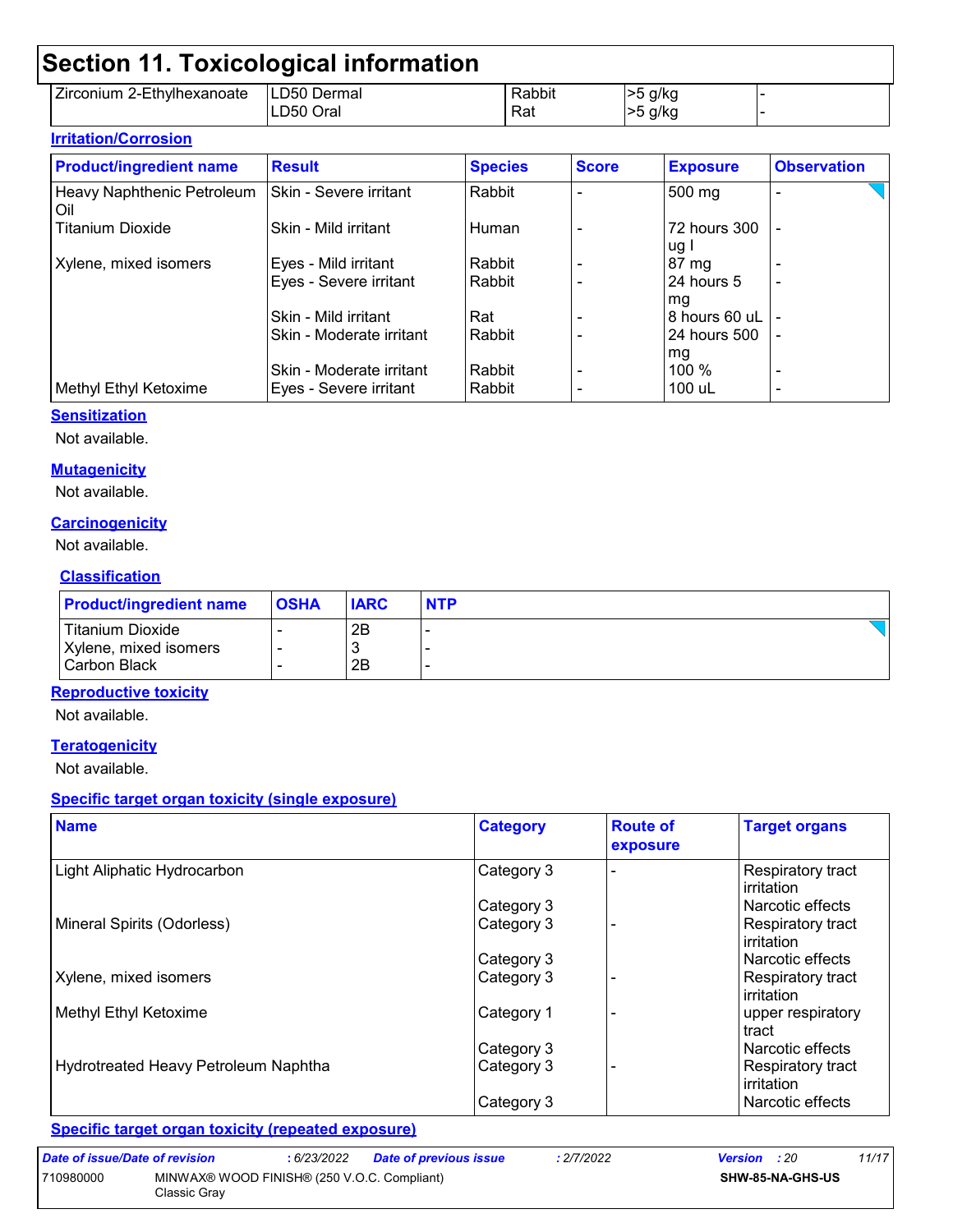# **Section 11. Toxicological information**

| <b>Name</b>                          | <b>Category</b> | <b>Route of</b><br>exposure | <b>Target organs</b> |
|--------------------------------------|-----------------|-----------------------------|----------------------|
| Light Aliphatic Hydrocarbon          | Category 2      |                             |                      |
| Mineral Spirits (Odorless)           | Category 2      |                             |                      |
| Xylene, mixed isomers                | Category 2      |                             |                      |
| Methyl Ethyl Ketoxime                | Category 2      |                             | blood system         |
| Hydrotreated Heavy Petroleum Naphtha | Category 2      |                             |                      |

#### **Aspiration hazard**

| <b>Name</b>                          | <b>Result</b>                         |
|--------------------------------------|---------------------------------------|
| Light Aliphatic Hydrocarbon          | <b>ASPIRATION HAZARD - Category 1</b> |
| Naphtha (petroleum), heavy alkylate  | <b>ASPIRATION HAZARD - Category 1</b> |
| Mineral Spirits (Odorless)           | <b>ASPIRATION HAZARD - Category 1</b> |
| Xylene, mixed isomers                | <b>ASPIRATION HAZARD - Category 1</b> |
| Hydrotreated Heavy Petroleum Naphtha | <b>ASPIRATION HAZARD - Category 1</b> |

#### **Information on the likely :** Not available.

|  | routes of exposure |  |
|--|--------------------|--|
|--|--------------------|--|

| routes of exposure                    |  |
|---------------------------------------|--|
| <b>Potential acute health effects</b> |  |

| <b>Eye contact</b>  | : No known significant effects or critical hazards. |
|---------------------|-----------------------------------------------------|
| <b>Inhalation</b>   | : No known significant effects or critical hazards. |
| <b>Skin contact</b> | : May cause an allergic skin reaction.              |
| <b>Ingestion</b>    | : May be fatal if swallowed and enters airways.     |

#### **Symptoms related to the physical, chemical and toxicological characteristics**

| <b>Eye contact</b>  | : No specific data.                                                                                                                                  |
|---------------------|------------------------------------------------------------------------------------------------------------------------------------------------------|
| <b>Inhalation</b>   | : Adverse symptoms may include the following:<br>reduced fetal weight<br>increase in fetal deaths<br>skeletal malformations                          |
| <b>Skin contact</b> | : Adverse symptoms may include the following:<br>irritation<br>redness<br>reduced fetal weight<br>increase in fetal deaths<br>skeletal malformations |
| <b>Ingestion</b>    | : Adverse symptoms may include the following:<br>nausea or vomiting<br>reduced fetal weight<br>increase in fetal deaths<br>skeletal malformations    |

|                                                               | Delayed and immediate effects and also chronic effects from short and long term exposure |
|---------------------------------------------------------------|------------------------------------------------------------------------------------------|
| <b>Short term exposure</b>                                    |                                                                                          |
| <b>Potential immediate : Not available.</b><br><b>effects</b> |                                                                                          |
| <b>Potential delayed effects : Not available.</b>             |                                                                                          |
| Long term exposure                                            |                                                                                          |
| <b>Potential immediate : Not available.</b><br>effects        |                                                                                          |
| <b>Potential delayed effects : Not available.</b>             |                                                                                          |

| Date of issue/Date of revision |                                                             | 6/23/2022 | <b>Date of previous issue</b> | : 2/7/2022 | <b>Version</b> : 20     | 12/17 |
|--------------------------------|-------------------------------------------------------------|-----------|-------------------------------|------------|-------------------------|-------|
| 710980000                      | MINWAX® WOOD FINISH® (250 V.O.C. Compliant)<br>Classic Grav |           |                               |            | <b>SHW-85-NA-GHS-US</b> |       |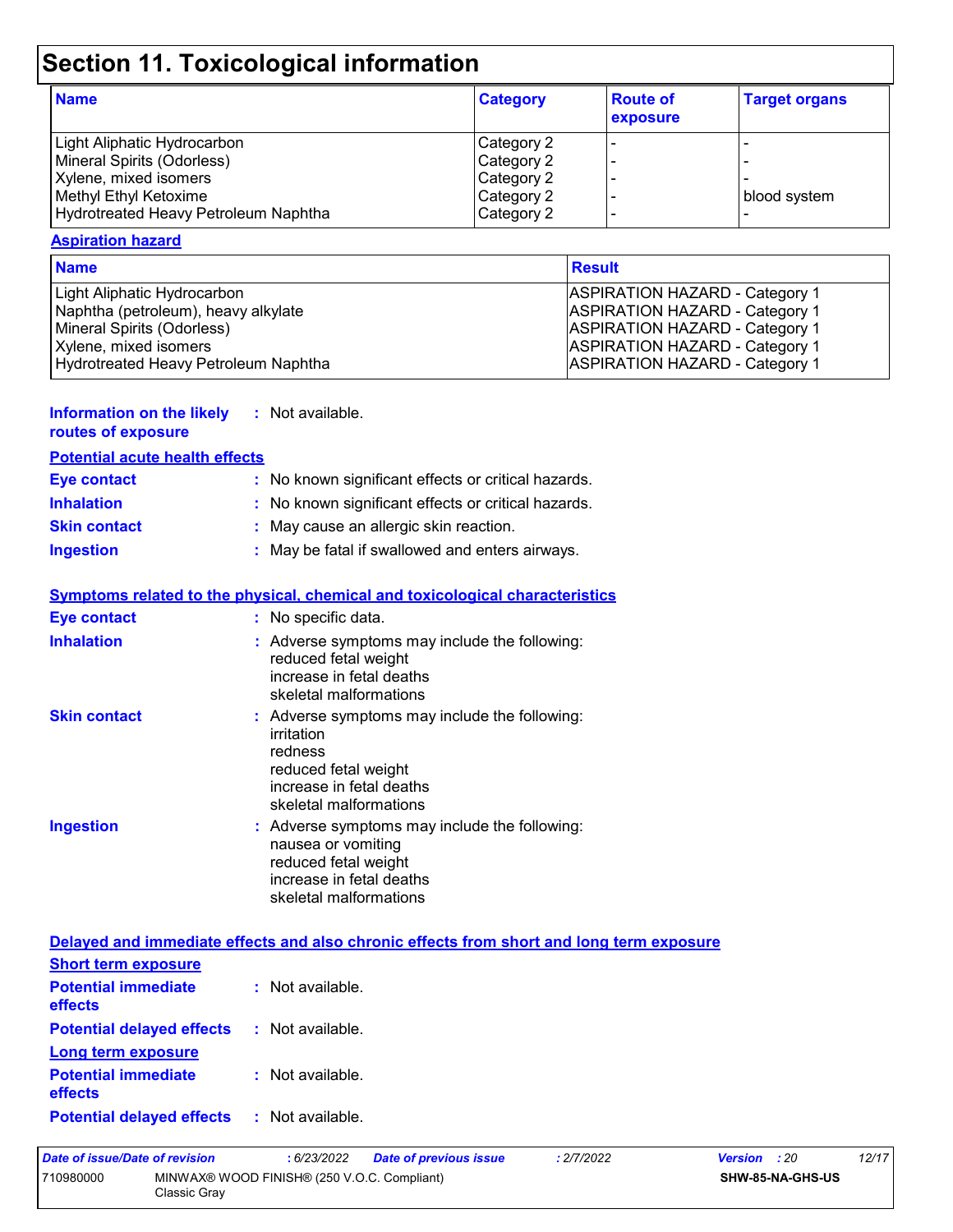### **Section 11. Toxicological information**

#### **Potential chronic health effects**

Not available.

| <b>General</b>               | : May cause damage to organs through prolonged or repeated exposure. Once<br>sensitized, a severe allergic reaction may occur when subsequently exposed to very low<br>levels. |
|------------------------------|--------------------------------------------------------------------------------------------------------------------------------------------------------------------------------|
| <b>Carcinogenicity</b>       | : Suspected of causing cancer. Risk of cancer depends on duration and level of<br>exposure.                                                                                    |
| <b>Mutagenicity</b>          | : No known significant effects or critical hazards.                                                                                                                            |
| <b>Teratogenicity</b>        | : Suspected of damaging the unborn child.                                                                                                                                      |
| <b>Developmental effects</b> | : No known significant effects or critical hazards.                                                                                                                            |
| <b>Fertility effects</b>     | : No known significant effects or critical hazards.                                                                                                                            |

#### **Numerical measures of toxicity Acute toxicity estimates**

Not available.

### **Section 12. Ecological information**

| Toxicitv |
|----------|
|----------|

| <b>Product/ingredient name</b>                                                                                | <b>Result</b>                                                                                                                                      | <b>Species</b>                                                                                                                | <b>Exposure</b>                          |
|---------------------------------------------------------------------------------------------------------------|----------------------------------------------------------------------------------------------------------------------------------------------------|-------------------------------------------------------------------------------------------------------------------------------|------------------------------------------|
| Light Aliphatic Hydrocarbon<br><b>Titanium Dioxide</b><br>Mineral Spirits (Odorless)<br>Xylene, mixed isomers | Acute LC50 2200 µg/l Fresh water<br>Acute LC50 >1000000 µg/l Marine water<br>Acute LC50 2200 µg/l Fresh water<br>Acute LC50 8500 µg/l Marine water | <b>Fish - Lepomis macrochirus</b><br>Fish - Fundulus heteroclitus<br>Fish - Lepomis macrochirus<br>Crustaceans - Palaemonetes | 4 days<br>96 hours<br>4 days<br>48 hours |
| Methyl Ethyl Ketoxime                                                                                         | Acute LC50 13400 µg/l Fresh water<br>Acute LC50 843000 µg/l Fresh water                                                                            | pugio<br><b>Fish - Pimephales promelas</b><br><b>Fish - Pimephales promelas</b>                                               | 96 hours<br>96 hours                     |

#### **Persistence and degradability**

| <b>Product/ingredient name</b> | <b>Aquatic half-life</b> | <b>Photolysis</b> | Biodegradability |
|--------------------------------|--------------------------|-------------------|------------------|
| Xylene, mixed isomers          |                          |                   | Readily          |

#### **Bioaccumulative potential**

| <b>Product/ingredient name</b> | $LogP_{ow}$ | <b>BCF</b>  | <b>Potential</b> |
|--------------------------------|-------------|-------------|------------------|
| Xylene, mixed isomers          |             | 8.1 to 25.9 | low              |
| Methyl Ethyl Ketoxime          |             | 2.5 to 5.8  | low              |
| Hydrotreated Heavy             |             | 10 to 2500  | high             |
| Petroleum Naphtha              |             |             |                  |
| Zirconium 2-Ethylhexanoate     |             | 2.96        | low              |

#### **Mobility in soil**

**Soil/water partition coefficient (KOC)**

**:** Not available.

**Other adverse effects** : No known significant effects or critical hazards.

| Date of issue/Date of revision |                                                             | : 6/23/2022 | <b>Date of previous issue</b> | : 2/7/2022 | <b>Version</b> : 20 |                         | 13/17 |
|--------------------------------|-------------------------------------------------------------|-------------|-------------------------------|------------|---------------------|-------------------------|-------|
| 710980000                      | MINWAX® WOOD FINISH® (250 V.O.C. Compliant)<br>Classic Grav |             |                               |            |                     | <b>SHW-85-NA-GHS-US</b> |       |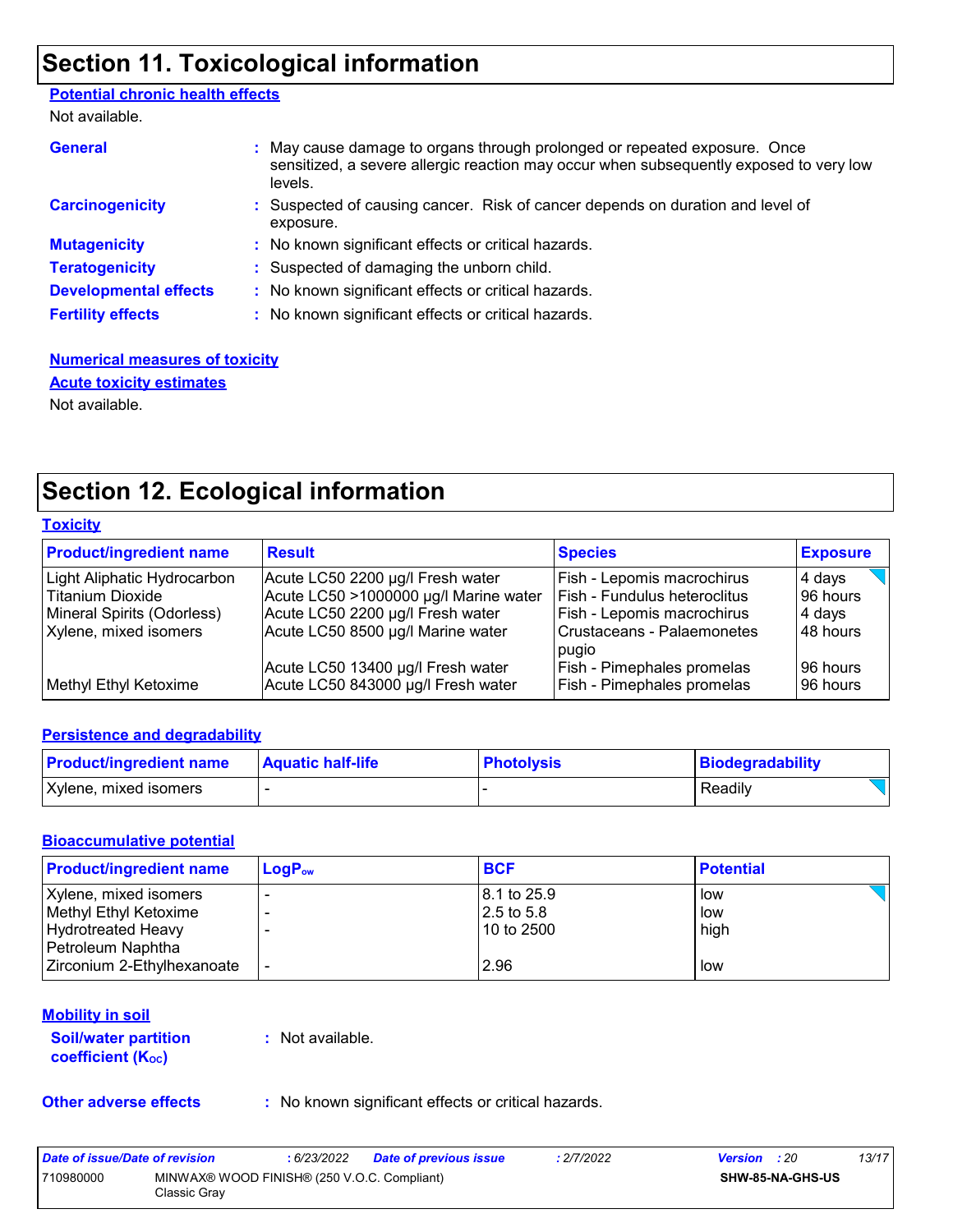### **Section 13. Disposal considerations**

**Disposal methods : This product contains a Significant New Use Rule (SNUR) Chemical. Do not allow this product to enter drains, sewers, wastewater treatment systems, groundwater, streams, lakes or ponds. See Environmental Data Sheet (EDS) for additional details.**

> The generation of waste should be avoided or minimized wherever possible. Disposal of this product, solutions and any by-products should at all times comply with the requirements of environmental protection and waste disposal legislation and any regional local authority requirements. Dispose of surplus and non-recyclable products via a licensed waste disposal contractor. Waste should not be disposed of untreated to the sewer unless fully compliant with the requirements of all authorities with jurisdiction. Waste packaging should be recycled. Incineration or landfill should only be considered when recycling is not feasible. This material and its container must be disposed of in a safe way. Care should be taken when handling emptied containers that have not been cleaned or rinsed out. Empty containers or liners may retain some product residues. Vapor from product residues may create a highly flammable or explosive atmosphere inside the container. Do not cut, weld or grind used containers unless they have been cleaned thoroughly internally. Avoid dispersal of spilled material and runoff and contact with soil, waterways, drains and sewers.

### **Section 14. Transport information**

|                                         | <b>DOT</b><br><b>Classification</b>                                                                                                                                                                                                                                                                                                      | <b>TDG</b><br><b>Classification</b>                                                                                                                 | <b>Mexico</b><br><b>Classification</b> | <b>IATA</b>    | <b>IMDG</b>                                |
|-----------------------------------------|------------------------------------------------------------------------------------------------------------------------------------------------------------------------------------------------------------------------------------------------------------------------------------------------------------------------------------------|-----------------------------------------------------------------------------------------------------------------------------------------------------|----------------------------------------|----------------|--------------------------------------------|
| <b>UN number</b>                        | <b>UN1263</b>                                                                                                                                                                                                                                                                                                                            | <b>UN1263</b>                                                                                                                                       | <b>UN1263</b>                          | <b>UN1263</b>  | <b>UN1263</b>                              |
| <b>UN proper</b><br>shipping name       | <b>PAINT</b>                                                                                                                                                                                                                                                                                                                             | <b>PAINT</b>                                                                                                                                        | <b>PAINT</b>                           | <b>PAINT</b>   | <b>PAINT</b>                               |
| <b>Transport</b><br>hazard class(es)    | $\mathfrak{S}$                                                                                                                                                                                                                                                                                                                           | 3                                                                                                                                                   | $\mathbf{3}$                           | 3              | $\mathbf{3}$                               |
| <b>Packing group</b>                    | $\mathop{\rm III}$                                                                                                                                                                                                                                                                                                                       | $\mathbf{III}$                                                                                                                                      | $\ensuremath{\mathsf{III}}\xspace$     | $\mathbf{III}$ | $\ensuremath{\mathsf{III}}\xspace$         |
| <b>Environmental</b><br>hazards         | No.                                                                                                                                                                                                                                                                                                                                      | No.                                                                                                                                                 | No.                                    | No.            | No.                                        |
| <b>Additional</b><br><b>information</b> | This product may<br>be re-classified as<br>"Combustible<br>Liquid," unless<br>transported by<br>vessel or aircraft.<br>Non-bulk<br>packages (less<br>than or equal to<br>119 gal) of<br>combustible<br>liquids are not<br>regulated as<br>hazardous<br>materials in<br>package sizes<br>less than the<br>product reportable<br>quantity. | Product classified<br>as per the<br>following sections<br>of the<br>Transportation of<br>Dangerous Goods<br>Regulations:<br>2.18-2.19 (Class<br>3). |                                        |                | <b>Emergency</b><br>schedules F-E, S-<br>E |
| <b>Date of issue/Date of revision</b>   | : 6/23/2022                                                                                                                                                                                                                                                                                                                              | <b>Date of previous issue</b>                                                                                                                       | : 2/7/2022                             |                | 14/17<br>Version : 20                      |
| 710980000                               | MINWAX® WOOD FINISH® (250 V.O.C. Compliant)<br>Classic Gray                                                                                                                                                                                                                                                                              |                                                                                                                                                     |                                        |                | SHW-85-NA-GHS-US                           |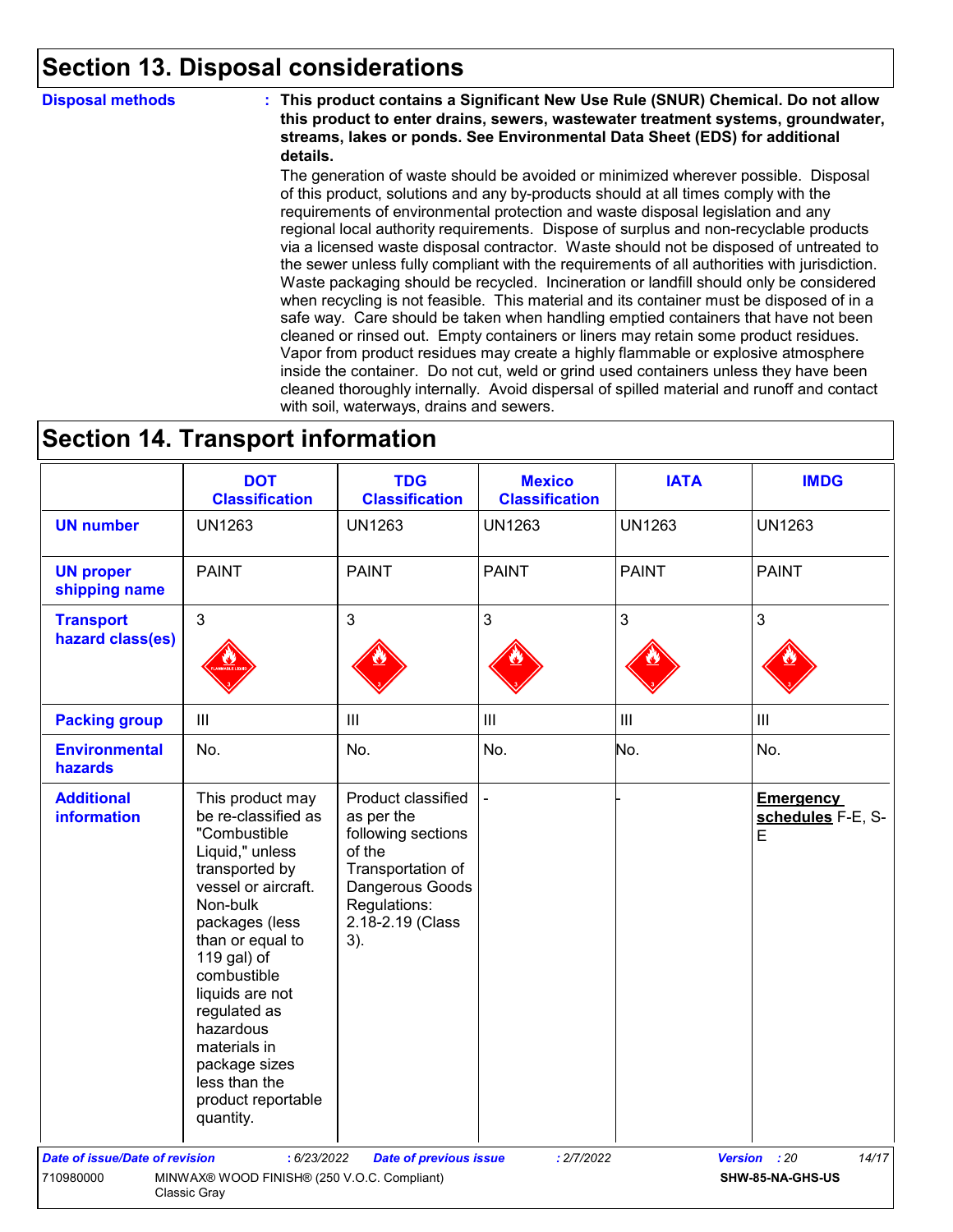| <b>Section 14. Transport information</b>                 |                  |                                                                                  |                                                                                                                                                                     |              |                                                                                                                                                                                                                                                                                                                                                     |
|----------------------------------------------------------|------------------|----------------------------------------------------------------------------------|---------------------------------------------------------------------------------------------------------------------------------------------------------------------|--------------|-----------------------------------------------------------------------------------------------------------------------------------------------------------------------------------------------------------------------------------------------------------------------------------------------------------------------------------------------------|
|                                                          | <b>ERG No.</b>   | <b>ERG No.</b>                                                                   | <b>ERG No.</b>                                                                                                                                                      |              |                                                                                                                                                                                                                                                                                                                                                     |
|                                                          | 128              | 128                                                                              | 128                                                                                                                                                                 |              |                                                                                                                                                                                                                                                                                                                                                     |
|                                                          |                  |                                                                                  |                                                                                                                                                                     |              |                                                                                                                                                                                                                                                                                                                                                     |
|                                                          |                  |                                                                                  |                                                                                                                                                                     |              |                                                                                                                                                                                                                                                                                                                                                     |
|                                                          |                  |                                                                                  |                                                                                                                                                                     |              |                                                                                                                                                                                                                                                                                                                                                     |
|                                                          |                  |                                                                                  |                                                                                                                                                                     |              |                                                                                                                                                                                                                                                                                                                                                     |
| <b>Transport in bulk according</b><br>to IMO instruments | : Not available. | <b>Proper shipping name</b>                                                      | prior to shipment, and compliance with the applicable regulations is the sole<br>substances and on all actions in case of emergency situations.<br>: Not available. |              | mode of transport (sea, air, etc.), does not indicate that the product is packaged<br>suitably for that mode of transport. All packaging must be reviewed for suitability<br>responsibility of the person offering the product for transport. People loading and<br>unloading dangerous goods must be trained on all of the risks deriving from the |
| <b>Section 15. Regulatory information</b>                |                  |                                                                                  |                                                                                                                                                                     |              |                                                                                                                                                                                                                                                                                                                                                     |
| <b>U.S. Federal regulations</b>                          |                  |                                                                                  | : TSCA 5(a)2 final significant new use rules: Chlorodiazocarboxylate                                                                                                |              |                                                                                                                                                                                                                                                                                                                                                     |
|                                                          | List name        |                                                                                  | <b>Chemical name</b>                                                                                                                                                | <b>Notes</b> |                                                                                                                                                                                                                                                                                                                                                     |
|                                                          | use rules        | United States - TSCA 5(a)<br>Chlorodiazocarboxylate<br>2 - Final significant new |                                                                                                                                                                     |              |                                                                                                                                                                                                                                                                                                                                                     |
|                                                          |                  |                                                                                  | lakes or ponds. See Environmental Data Sheet (EDS) for additional details.                                                                                          |              | This product contains a Significant New Use Rule (SNUR) Chemical. Do not allow this<br>product to enter drains, sewers, wastewater treatment systems, groundwater, streams,                                                                                                                                                                         |
| <b>SARA 313</b>                                          |                  |                                                                                  |                                                                                                                                                                     |              |                                                                                                                                                                                                                                                                                                                                                     |

SARA 313 (40 CFR 372.45) supplier notification can be found on the Environmental Data Sheet.

#### **California Prop. 65**

WARNING: This product contains chemicals known to the State of California to cause cancer and birth defects or other reproductive harm.

### **International regulations**

| <b>International lists</b> | : Australia inventory (AIIC): Not determined.                |
|----------------------------|--------------------------------------------------------------|
|                            | China inventory (IECSC): Not determined.                     |
|                            | Japan inventory (CSCL): Not determined.                      |
|                            | Japan inventory (ISHL): Not determined.                      |
|                            | Korea inventory (KECI): Not determined.                      |
|                            | New Zealand Inventory of Chemicals (NZIoC): Not determined.  |
|                            | Philippines inventory (PICCS): Not determined.               |
|                            | Taiwan Chemical Substances Inventory (TCSI): Not determined. |
|                            | Thailand inventory: Not determined.                          |
|                            | Turkey inventory: Not determined.                            |
|                            | Vietnam inventory: Not determined.                           |
|                            |                                                              |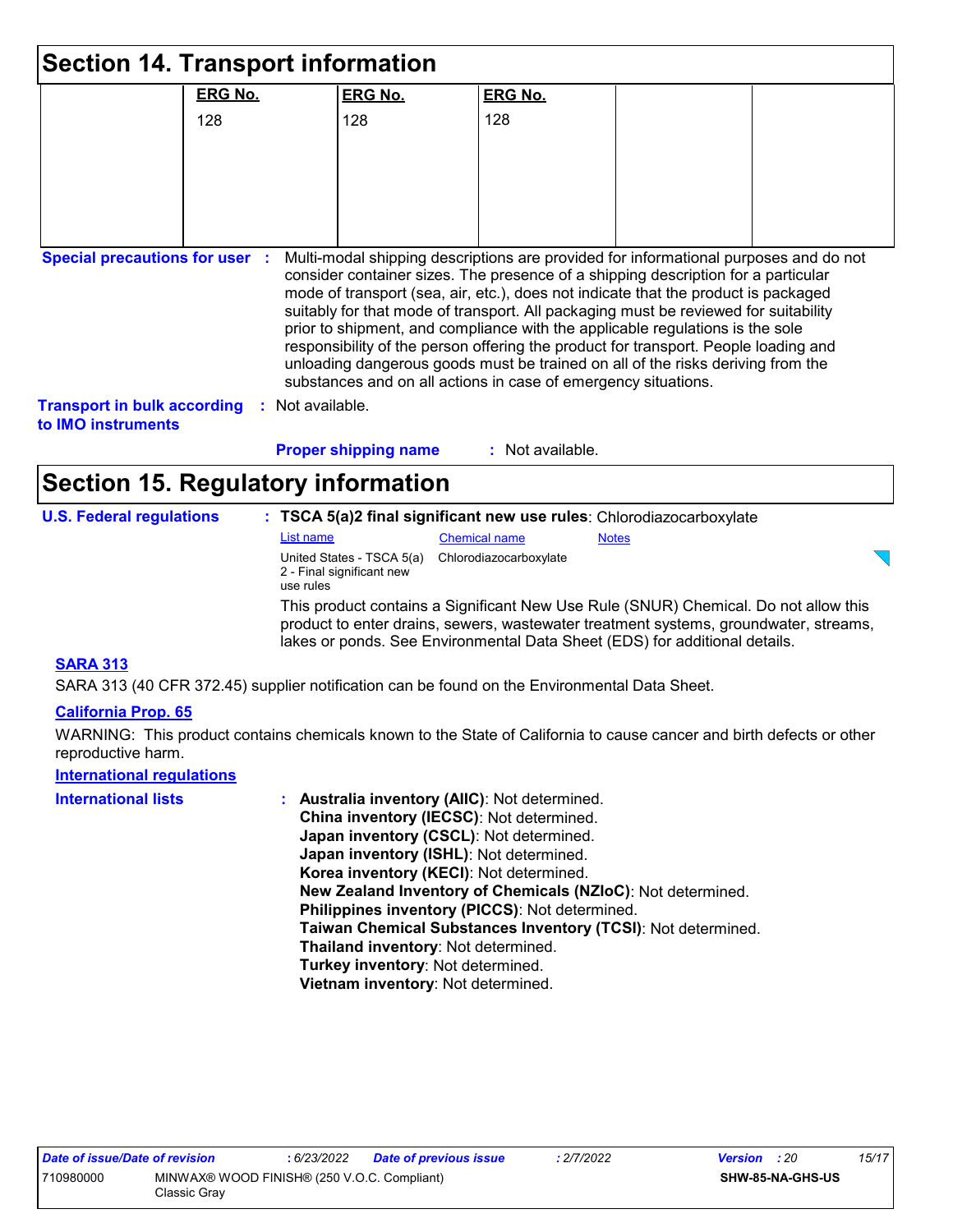### **Section 16. Other information**

**Hazardous Material Information System (U.S.A.)**



**The customer is responsible for determining the PPE code for this material. For more information on HMIS® Personal Protective Equipment (PPE) codes, consult the HMIS® Implementation Manual.**

**Caution: HMIS® ratings are based on a 0-4 rating scale, with 0 representing minimal hazards or risks, and 4 representing significant hazards or risks. Although HMIS® ratings and the associated label are not required on SDSs or products leaving a facility under 29 CFR 1910.1200, the preparer may choose to provide them. HMIS® ratings are to be used with a fully implemented HMIS® program. HMIS® is a registered trademark and service mark of the American Coatings Association, Inc.**

**Procedure used to derive the classification**

|                                                                                                                                                                                                                                                                   | <b>Justification</b>                                                                                                                                                                                                                                                                                                                                                                                                                                                                                                                                                                                         |  |  |
|-------------------------------------------------------------------------------------------------------------------------------------------------------------------------------------------------------------------------------------------------------------------|--------------------------------------------------------------------------------------------------------------------------------------------------------------------------------------------------------------------------------------------------------------------------------------------------------------------------------------------------------------------------------------------------------------------------------------------------------------------------------------------------------------------------------------------------------------------------------------------------------------|--|--|
| FLAMMABLE LIQUIDS - Category 3<br>SKIN SENSITIZATION - Category 1<br><b>CARCINOGENICITY - Category 2</b><br><b>TOXIC TO REPRODUCTION - Category 2</b><br>SPECIFIC TARGET ORGAN TOXICITY (REPEATED EXPOSURE) - Category 2<br><b>ASPIRATION HAZARD - Category 1</b> | On basis of test data<br><b>Calculation method</b><br><b>Calculation method</b><br>Calculation method<br>Calculation method<br>Calculation method                                                                                                                                                                                                                                                                                                                                                                                                                                                            |  |  |
| <b>History</b>                                                                                                                                                                                                                                                    |                                                                                                                                                                                                                                                                                                                                                                                                                                                                                                                                                                                                              |  |  |
| Date of printing                                                                                                                                                                                                                                                  | : 6/23/2022                                                                                                                                                                                                                                                                                                                                                                                                                                                                                                                                                                                                  |  |  |
| Date of issue/Date of<br>revision                                                                                                                                                                                                                                 | : 6/23/2022                                                                                                                                                                                                                                                                                                                                                                                                                                                                                                                                                                                                  |  |  |
| Date of previous issue                                                                                                                                                                                                                                            | : 2/7/2022                                                                                                                                                                                                                                                                                                                                                                                                                                                                                                                                                                                                   |  |  |
| <b>Version</b>                                                                                                                                                                                                                                                    | : 20                                                                                                                                                                                                                                                                                                                                                                                                                                                                                                                                                                                                         |  |  |
| <b>Key to abbreviations</b>                                                                                                                                                                                                                                       | $:$ ATE = Acute Toxicity Estimate<br>BCF = Bioconcentration Factor<br>GHS = Globally Harmonized System of Classification and Labelling of Chemicals<br>IATA = International Air Transport Association<br>IBC = Intermediate Bulk Container<br><b>IMDG = International Maritime Dangerous Goods</b><br>LogPow = logarithm of the octanol/water partition coefficient<br>MARPOL = International Convention for the Prevention of Pollution From Ships, 1973<br>as modified by the Protocol of 1978. ("Marpol" = marine pollution)<br>$N/A = Not available$<br>SGG = Segregation Group<br>$UN = United Nations$ |  |  |

**Indicates information that has changed from previously issued version.**

#### **Notice to reader**

**It is recommended that each customer or recipient of this Safety Data Sheet (SDS) study it carefully and consult resources, as necessary or appropriate, to become aware of and understand the data contained in this SDS and any hazards associated with the product. This information is provided in good faith and believed to be accurate as of the effective date herein. However, no warranty, express or implied, is given. The information presented here applies only to the product as shipped. The addition of any material can change the composition, hazards and risks of the product. Products shall not be repackaged, modified, or tinted except as specifically instructed by the manufacturer, including but not limited to the incorporation of products not specified by the manufacturer, or the use or addition of products in proportions not specified by the manufacturer. Regulatory requirements are subject to change and may differ between various locations and jurisdictions. The customer/buyer/user is responsible to ensure that his activities comply with all country, federal, state, provincial or local laws. The conditions for use of the product are not under the control of the manufacturer; the customer/buyer/user is** 

| Date of issue/Date of revision |                                                             | : 6/23/2022 | <b>Date of previous issue</b> | : 2/7/2022 | <b>Version</b> : 20 |                         | 16/17 |
|--------------------------------|-------------------------------------------------------------|-------------|-------------------------------|------------|---------------------|-------------------------|-------|
| 710980000                      | MINWAX® WOOD FINISH® (250 V.O.C. Compliant)<br>Classic Grav |             |                               |            |                     | <b>SHW-85-NA-GHS-US</b> |       |